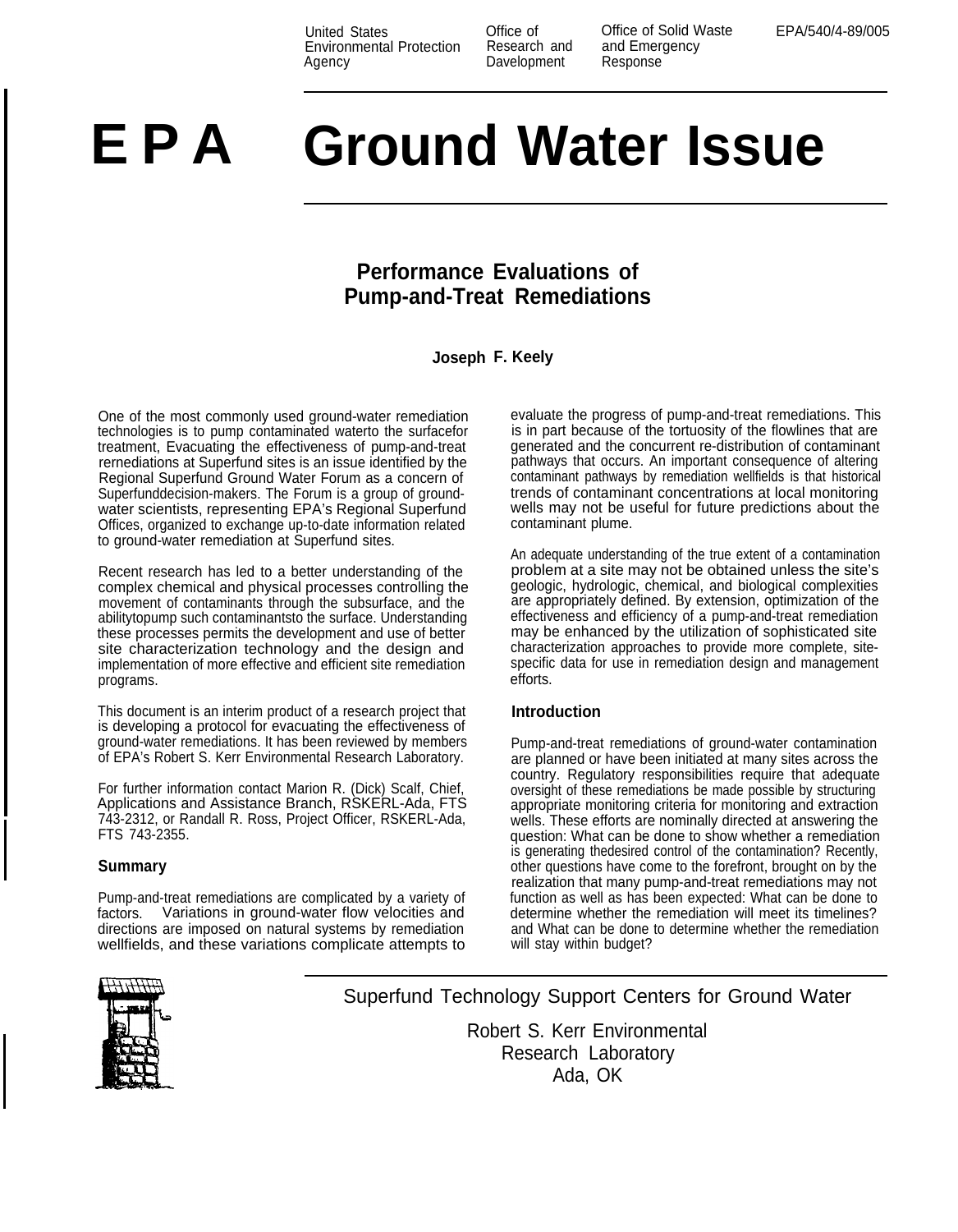Conventional wisdom has it that these questions can be answered by the use of sophisticated data analysis tools, such as computerized mathematical models of ground-water flow and contaminant transport. Computer models can indeed be used to make predictions about future performance, but such predictions are highly dependent on the quality and completeness of the field and laboratory data utilized. This is also true of models used for performance evaluations of pump-and-treat remediations. In most instances an accurate performance evaluation can be made simply by comparing data obtained from monitoring wells during rernediation to thedatagenerated priortothe onset of remediation. Historical trends of contaminant levels at local monitoring wells are often not useful for comparisons with data obtained during the operation of pump-and-treat remediations. This is a consequence of complex flow patterns produced locally by the extraction and injection wells, where previouslythere was a comparatively simple flow pattern.

Complex ground-waterflow patterns present great technical challenges in terms of characterization and manipulation (management) of the associated contaminant transport pathways. In Figure I, for example, waters moving along the flowline that proceeds directly into a pumping well from upgradient are moving the most rapidly, whereas those waters at the limits of the capture zone move much more slowly. One result is that certain parts of the aquifer are flushed quite well and other parts poorly. Another result of the pumpage is that previously uncontaminated portions of the aquifer at the outer boundary of the contaminant plume may become contaminated by the operation of an extraction well that is located too close to the plume boundary, because the flowline pattern extends downgradient of the well.

The latter is not a trivial situation that can be avoided without repercussions by simply locating the extraction well far enough inside the plume boundary so that its flowline pattern does not extend beyond the edge of the plume. Such actions would result In very poor cleansing of the aquifer between the extraction well and the plume boundary, because of the



Figure 1. Flowline pattern generatad by an extraction well. Ground-water within the bold line will be captured by the well. Prior to pumping, the flowlines were straight diagonals.

stagnation of flow that occurs downgradient of the well. Detailed field investigations are required during remediation to determine the locations of the various flowlines generated byapump-and-treat operation. Consequently, there maybe a need for more data to be generated during the site remediation (especially inside the contamination plume boundaries) than were generated during the site investigation, and for interpretations of those data to require highly sophisticated tools. For most settings, it is Iikelythat interpretations of the data that are collected during a pump-and-treat remediation will require the use of mathematical and statistical models to organize and analyze those data.

## **Contaminant Behavior and Plume Dynamics**

Ground water flows from recharge zones to discharge zones in response to the hydraulic gradient (the drop in hydraulic pressure) along that path. The hydraulic gradient may be obtained from water-level elevation contours for ground water that has constant fluid density, but it must be obtained from water pressure contours when the fluid density varies. This is because hydraulic pressure is created by the combined effects of elevation, fluid density, and gravity. Additions to the dissolved solids content of a fluid increase its density. For example, synthetic seawater can be prepared by adding mineral salts to fresh water. Landfill Ieachate is often so laden with dissolved contaminants that its density approaches that of seawater.

As ground water flows through the subsurface It may dissolve some of the materials it contacts and may also transport viruses and small bacteria. This gives rise to natural water quality -- a combined chemical, biological, and physical state that may, or may not, be suitable for man's uses. Brines and brackish waters are examples of natural ground waters that are unsuitable for man's use. It is this same power of water to solubilize minerals and decayed plant and animal residues that causes contamination when ground water Is brought into contact with manmade solids and liquids (Figure 2). Once contaminated, ground water also provides a medium for



Figure 2. Above-ground spill of chemicals from storage drums. Spilled fluids initiaily fill the upper most soil pores. As much as half of the fluids remain in each pore after drainage.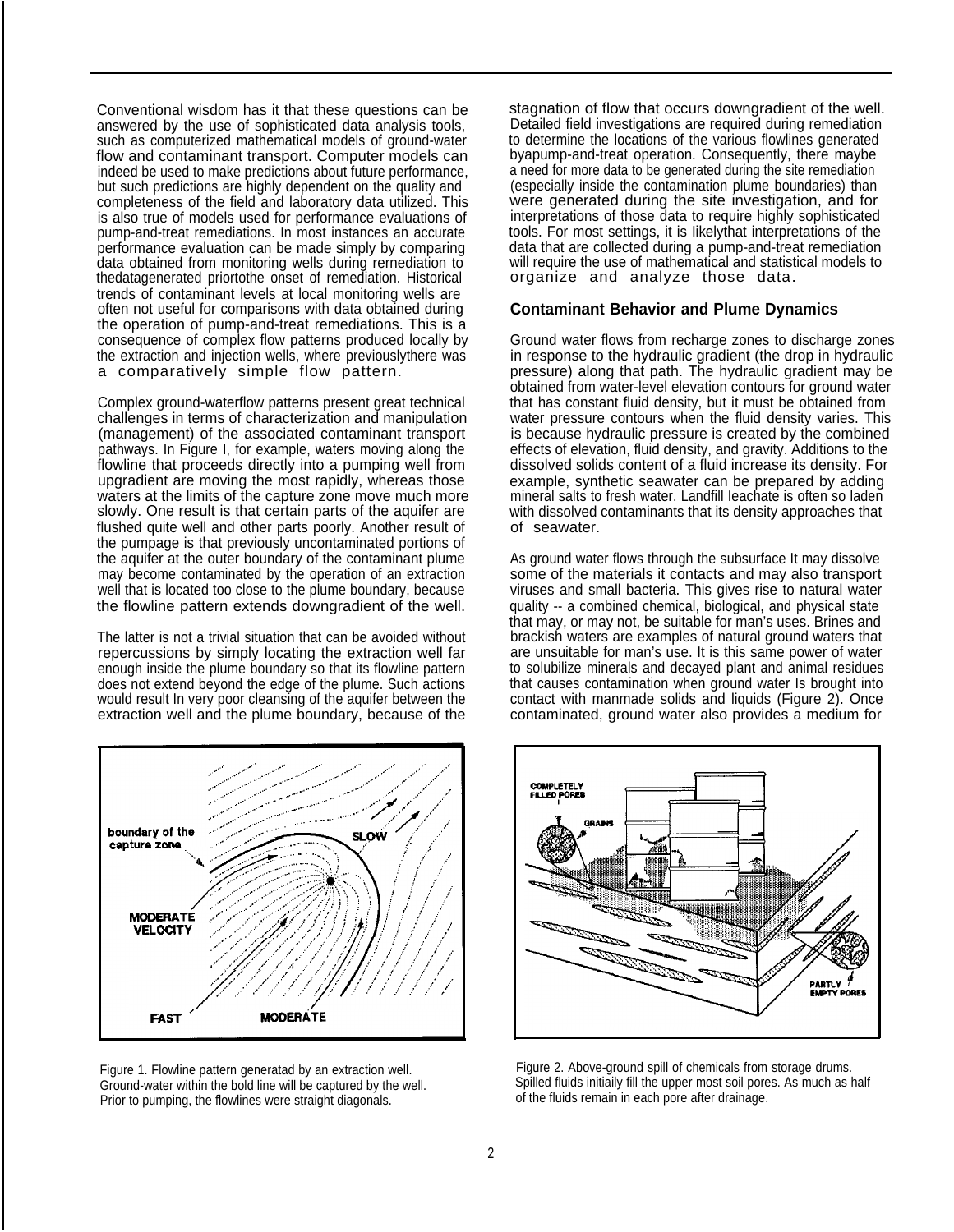potentially destructive interactions between contaminants and subsurface formations, such as the dissolution of limestone arid dolomite strata by acidic wastewaters. Contaminated ground water is a major focus of many hazardous waste site cleanups, At these sites, a large number of EPA's Records of Decision (ROD's) call for pump-and-treat remediations.

The mechanism by which a source introduces contaminants to ground water has a profound effect on the duration and areal extent of the resulting contamination. Above-ground spills (Figure 2) are commonly attenuated over short distances by the moisture retention capacity of surface soils. By contrast, there is much less opportunity for attenuation when the contaminant is introduced below the surface, such as occurs through leaking underground storage tanks, injection wells, and septic tanks.

The hydraulic impacts of some sources of ground-water contamination, especially injection wells and surface impoundments, may impart a strongly three-dimensional character to local flow directions. The water-table mounding that takes place beneath surface impoundments (Figure 3), for instance, is often sufficient to reverse ground-water flow directions locally and commonly results in much deeper penetration of contaminants into the aquifer than would otherwise occur. Interactions with streams and other surface water bodies may also impart three-dimensional flow characteristics to contaminated ground water (e.g., a losing stream creates local mounding that forces ground-waterflow downward). In addition, contaminated ground water may move from one aquifer to another through a leaky aquitard, such as a tight silt Iayer that is sandwiched between two sand or gravel aquifers.



Figure 3. Hydraulic impacts of contarninant sources. Injection wells and surface impoundments may release fluids at a high rate, resulting in local mounding of the water table.

As ground water moves, contaminants are transported by advection and dispersion (Figure 4). Advection, or velocity, estimates can be obtained from Darcy's Law, which states that the amount of water flowing through porous sediments in a given period of time is found by multiplying together values of the hydraulic conductivity of the sediments, the cross-sectional area through which flow occurs, and the hydraulic gradient along the flowpath through the sediments. The hydraulic conductivities of subsurface sediments vary considerably over small distances. It is primarily this spatial variability in hydraulic conductivity that results in a corresponding distribution of flow velocities and contaminant transport rates.



Figure 4. Bird's-eye view of contarninant plume spreading. Advection causes the majority of plume spreading in most cases Dispersion adds only marginally to the spreading.

The plume spreading effects of spatially variable velocities can be confused with hydrodynamic dispersion (Figure 5), If the details of the velocity distribution are not adequately known. Hydrodynamic dispersion results from the combination of mechanical and chemical phenomena at the microscopic level.

The mechanical component of dispersion derives from velocity



Figure 5. Cross-sectional view of contaminant spreading. Permeability differences between strata cause comparable differences in advection and, hence, plume spreading.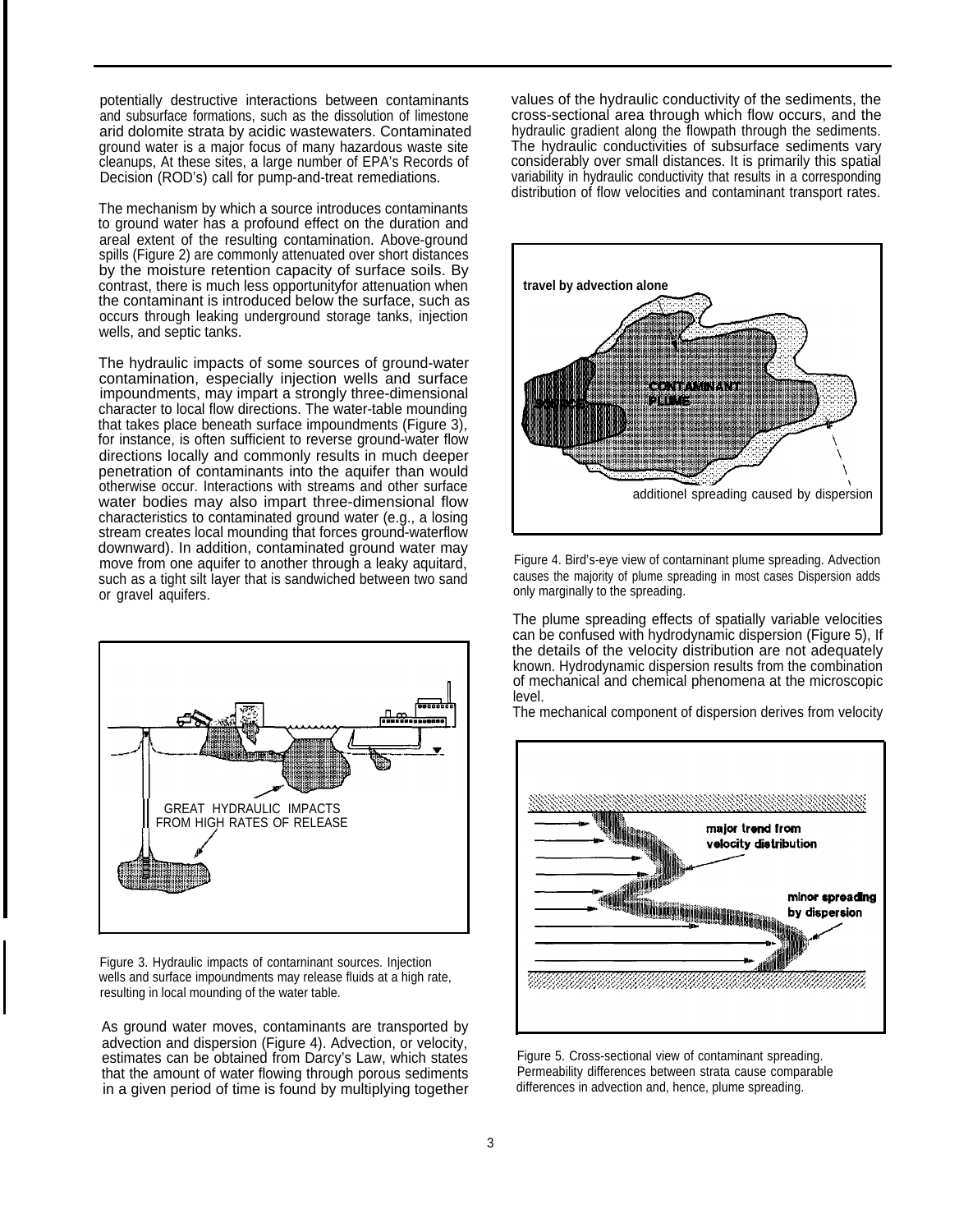variations among water molecules traveling through the pores of subsurface sediments (e.g., the water molecules that wet the surfaces of the grains that bound each pore move little or not at all, whereas water molecules passing through the center of each pore move most rapidly) and from the branching of flow into the accessible pores around each grain. By contrast, the chemical component of dispersion is the result of molecular diffusion. At modest ground-water flow velocities, the chemical (or diffusive) component of dispersion is negligible and the mechanical component creates a small amount of spreading about the velocity distribution. At very slow ground-waterflow velocities, such as occur in clays and silts, the mechanical component of dispersion is negligible and contaminant spreading occurs primarily by molecular diffusion.

In some geologic settings, most of the ground-water flow occurs through fractures in low permeability rock formations. The flow in the fractures often responds quickly to rainfall events and other fluid inputs, whereas the flow through the bulk matrix of the rock is extremely slow -- so slow that contaminant movement by molecular diffusion may be much quicker by comparison. On the other end of the ground-water fiow velocity spectrum is the flow in karst aquifers, since it may occur mostly through large channels and caverns. In these situations, ground-water flow is often turbulent, and the advection and dispersion of dissolved contaminants are not adequately describable by Darcy's Law and other porous media concepts. Dye tracers have been used to study contaminant transport in fractured rock and karst aquifers, but such studies have yet to yield relationships that can be transferred from the study site to other sites.

Regardless of the character of ground-water flow, contaminants may not be transported at the same rate as the water itself. Variations in the rate of contaminant movement occur as a result of sorption, ion-exchange, chemical precipitation, and biotransformation. The movement of a specific contaminant may be halted completely by precipitation or biotransformation, because these processes alter the chemical structure of the contaminant. Unfortunately, the resulting chemical structure may be more toxic and more mobile than the parent compound, such as in the anaerobic degradation of tetrachloroethene (PCE), which yields, successively, trichloroethene (TCE), dichloroethene (DCE), and monochloromethene (vinyl chloride).

Sorption and ion-exchange (Figure 6), conversely, are completelyreversibie processes that release the contaminant unchanged after temporarily holding it on or in the aquifer solids. This effect is commonly termed retardation and is quantified by projecting or measuring the mobility of the contaminant relative to the average flow velocity of the ground water. Projections of retardation effects on the mobility of contaminants are baaed on equations that incorporate physical (e.g., bulk density) and chemical (e.g., partition coefficients) attributes of the real system. Direct measurement of the effective mobility of contaminants can be made by observations of plume composition and spreading overtime. Alternatively, samples of soils or sediments from the contamination site may be used in laboratory studies to determine the effective partitioning of contaminants between mobile (water) and immobile (solids) phases.

Retardation effects can be short-circuited by facilitated transport,



Figure 6. Contaminant transport facilitated by particles. Sorption of organics (e.g., PCB'S) or metals (e.g., Pb) onto particles may be effective in increasing their transport.

a term that refers to the combined effects of two or more discrete physical, chemical, or biological phenomena that act in concert to materially increase the transport of contaminants, Examples of facilitated transport include particle transport, cosolvation, and phase shifting.

Particle transport (Figure 7) involves the movement of colloidal particles to which contaminants have adhered by sorption, ion-exchange, or other means. Contaminants that otherwise exhibit moderate to extreme retardation may travel far greater distances than projected from their nominal retardation values. Pumping often removes many colloidal particles from the subsurface. This fact can complicate remediations, and is also relevant to public water supply concerns.



Figure 7. Retardation of metals by ion exchange. Metal ions carrying positive charges are attracted to negatively charged surfaces, where they may replace existing ions.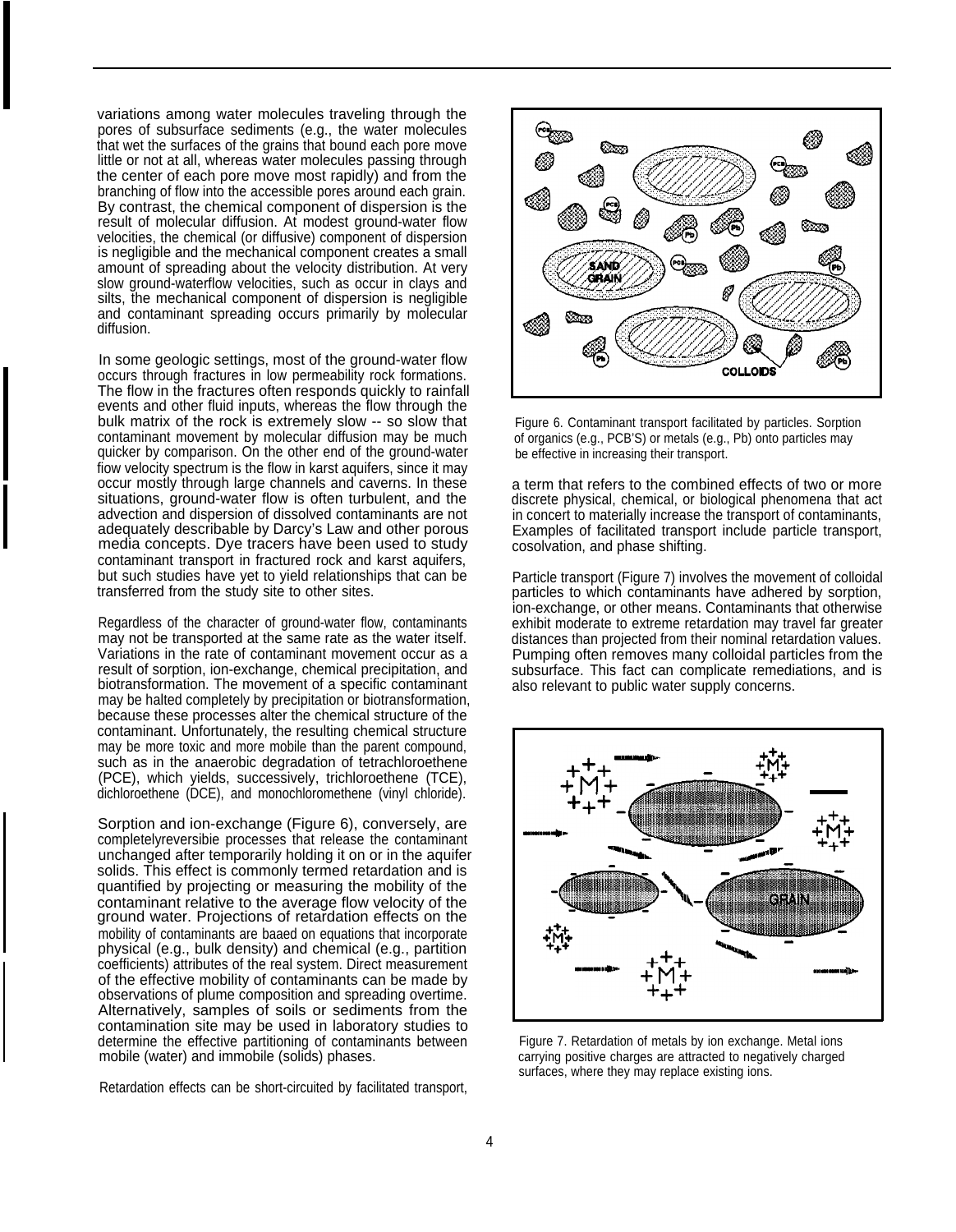Cosolvation is the process by which the volubility and mobility of one contaminant are increased by the presence of another (Figure 8), usually a solvent present at levels of a few percent (note: 1 percent= 10,000 parts per million). Such phenomena are most likely to occur close to contamination sources, where pure solvents and high dissolved concentrations are often found.



Figure 8. Conceptualization of transport by cosolvation. Insoluble contaminants may dissolve in ground water that contains solvents at high concentrations.

Those who design treatment strategies should anticipate the need to remove from ground water certain contaminants that are normally immobile, if the groundwater is to be extracted in areas that are close to a source of contamination. Those who make health risk estimates should attempt to factor in the increased mobility and exposure potential generated by cosolvation.

Shifts between chemical phases (Figure 9) involve a large change in the pH or redox (reaction) potential of water, and can increase contaminant solubilties and mobilities by ionizing neutral compounds, reversing precipitation reactions, forming complexes with other chemical species, and limiting bacterial activity. Phase shifts may occur as the result of biological depletion of the dissolved oxygen normally present in ground water, or as the result of biological mediation of oxidationreduction reactions (e.g., oxidation of iron Il to iron Ill). Phase shifts may also result from raw chemical releases to the subsurface.

Some ground-water contaminants are conponents of immiscible solvents, which may be either floaters or sinkers (Figure 10). The floaters generally move along the upper surface of the saturated zone, although they may depress this surface locally, and the sinkers tend to move downward under the influence of gravity. Both kinds of immiscible fluids leave residual portions trapped in pore spaces by capillary tension. This is particularly troublesome when an extraction well is utilized to control local gradients such that free product (drainable gasoline) flows into its cone of depression.



Figure 9. Facilitated transport by phase diagram shifts, Releases of acidic contaminants, or depletion of oxygen by biota, may solubilize precipitated metals or ionize organics.



Figure 10. Dynamics of immiscible floater and sinker plumes. Buoyant plumes migrate Iaterally on top of the water saturated zone. Dense plumes sink and follow bedrock slopes.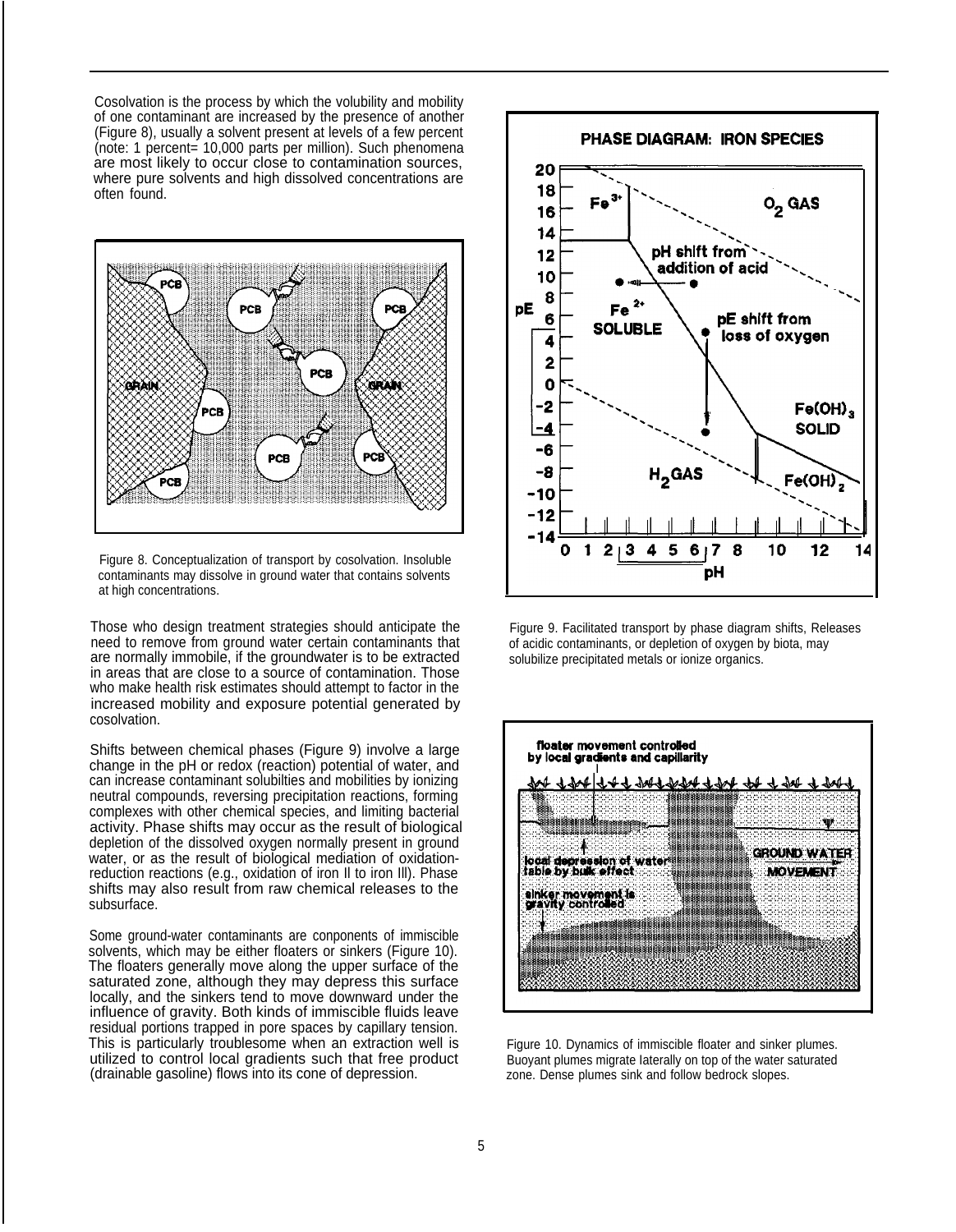The point of concern is that the cone of depression will contain trapped residual gasoline below the water-table (Figure 11). That residual will become a continuous some of contamination, which will persist even when the extraction well is turned off. The extent of the contamination that is generated by the residual gasoline in the cone of depression may exceed that generated by the gasoline resting in place above the saturated zone prior to the onset of pumping.



Figure 11. Zone of contaminant residuals caused by pumping. Pumping creates a cone of depression to trap gasoline for removal but also leaves residues below the water table.

Reliable prediction of the future movement of contaminant plumes under natural flow conditions is difficult because of the need to evaluate property the many processes that affect contaminant transport in a particular situation. Remediation evacuations are even more difficult because of extensive redirection of pre-remediation transport pathways by pumpand-treat wellfields. Hence, to prepare for remediation, it is important to determine the potential transport pathways during the site investigation.

## **Monitoring for Remediation Performance Evaluations**

Ground-water data are collected during rermediations to evaluate progress towards goals specified in a ROD. The key controls on the quality of these data are the monitoring criteria that are selected and the locations at which those criteria are to be applied. Ideally, the criteria and the locations would be selected on the basis of a detailed site characterization, from which transport pathways prior to remediation could be identified, and from which the probable pathways during remediation could be predicted.

The monitoring criteria and locations should also be chosen in such a way as to provide information on what is happening both downgradient of the plume boundary and inside the plume. Monitoring within the plume makes it possible to determine which parts of the plume are being effectively rernediated and how quickly. This facilitates management of the rernediation wellfield for greatest efficiency; for example, by reducing the flowrates of extraction wells that pump from relatively clean zones and increasing the flowrates of extraction wells that pump from zones that are highly contaminated. By contrast, the exclusive use of monitoring points downgradient of the plume boundary does not allow one to gain any understanding about the behavior of the plume during remediation, except to indicate out-of-control conditions when contaminants are detected.

There are many kinds of monitoring criteria and locations in use today. The former are divided into three categories: chemical, hydrodynamic, and administrative control. Chemical criteria are based on standards reflecting the beneficial uses of ground water (e.g., MCL'S or other health-based standards for potential drinking water). Hydrodynamic monitoring criteria are such things as:

- (1) prevention of infiltration through the unsaturated zone,
- (2) maintenance of an inward hydraulic gradient at the boundary of a plume of groundwater contamination, and
- (3) providing minimum flows in a stream.

Administrative controls maybe codified governmental rules and regulations, but also include:

- (1) effective implementation of drilling bans and other access-limiting administrative orders,
- (2) proof of maintenance of site security, and<br>(3) reporting requirements, such as frequency reporting requirements, such as frequency and character of operational and postoperational monitoring.

Combinations of chemical, hydrodynamic, and administrative control criteria are generally necessary for specific monitoring points, depending on location relative to the source of contamination.

## **Natural Water Quality Monitoring Points**

Natural water quality (or "background") sampling locations are the most widely used monitoring points, and are usually positioned a short distance downgradient of the plume. The exact location is chosen so that:

- (1) it is neither in the plume nor in adjacent areas that may be affected by the remediation,
- (2) it is in an uncontaminated portion of the aquifer through which the plume would migrate if the remediation failed, and
- (3) its location minimizes the possibility of detecting other potential sources of contamination (e.g., relevant to the target site only).

Data gathered at a natural water quality monitoring point indicate out-of-control conditions when a portion of the plume escapes the remedial action. The criteria typically specified for this kind of monitoring point are known natural water quality concentrations, usually established with water quality data from wells located upgradient of the source.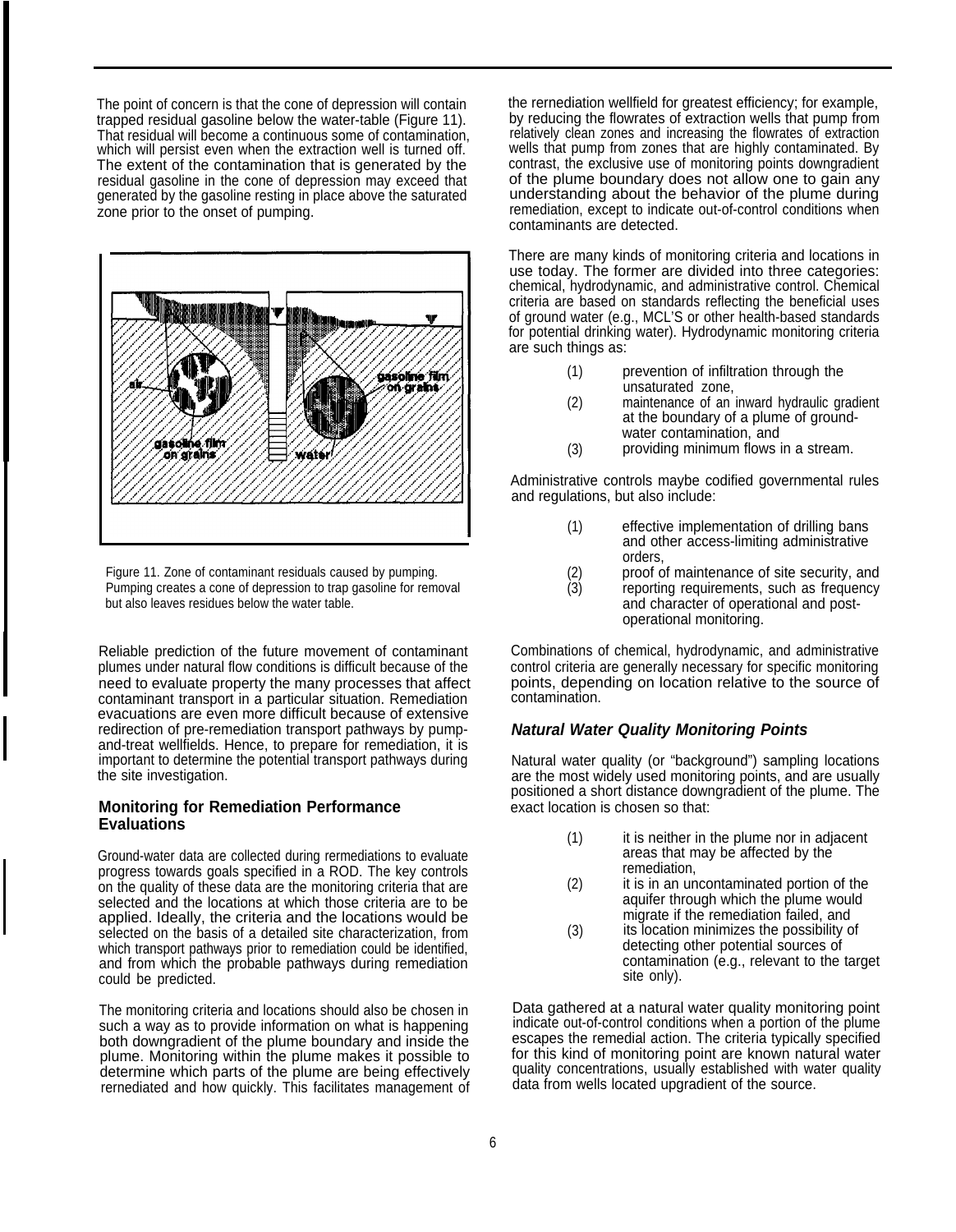## **Publlc Supply Monitoring Points**

Public water supply wells located downgradient of a plume are another kind of monitoring point. The locations of these points are not negotiable; they have been drilled in locations that are suitable for water supply purposes, and were never intended to serve as plume monitoring wells. The purpose of sampling these wells is to assure the quality of water delivered to consumers, as related to specific contaminants associated with the target site. The criteria typically specified for this kind of monitoring point are MCL'S or other health-based standards.

## **Gradient Control Monitoring Points**

A third kind of off-plume monitoring point frequently estabiished is one for deterrninations of hydraulic gradients. This kind may be comprised of a cluster of small diameter wells that have very short screened intevals, and is usually located just outside the perimeter of the plume. Water ievel measurements are obtained from wells that have comparable screened intervals and are then used to prepare detailed contour maps from which the directions and magnitudes of local horizontal hydraulic gradients can be determined. it is equally important to evaluate vertical gradients, by comparison of water level measurements from shallow and deeper screened intevals, because a remediation wellfield may control only the uppermost portions of a contaminant plume if remediation wells are too shallow or have insufficient flow rates.

## **[Internai] Piume Monitoring Points**

Less often utilized is the kind of monitoring point represented by monitoring wells located within the perimeter of the plume. Most of these are installed during the site investigation phase, prior to the remediation, but others maybe added subsequent to implementation of the remediation; they are used to monitor the progress of the remediation within the plume. These can be subdivided into on-site plume monitoring points located within the property boundary of the facility that contains the source of the contaminant plume, and off-site plume monitoring points located beyond the facility boundary, but within the boundary of the contamination plume.

#### **interdependencies of Monitoring Point Criteria**

Each kind of monitoring point has a specific and distinct role to play in evaluating the progress of remediation. The information gathered is not limited to chemical identities and concentrations, but includes other observable or measurable items that relate to specific remedial activities and their attributes. in choosing specific locations of monitoring points, and criteria appropriate to those locations, it is essential to recognize the interdependency of the criteria for different locations.

In addition to the foregoing, one must decide the following: Should evacuations of monitoring data incorporate allowances for statistical variations in the repotted values? if so, then what cut-off (e.g., the average value plus two standard deviations) should be used? Should evaluations consider each monitoring point independently or use an average? Finally, what method should be used to indicate that the maximum clean-up has been achieved? The zero-slope method, for example, holds that one must demonstrate that contaminant levels have stabilized at their lowest values prior to cessation of remediation

 $\cdots$  and that they will remain at that level subsequently, as shown by a fiat (zero-slope) plot of contaminant concentrations versus time.

## **Limitations of Pump-and-Treat Remediations**

Conventional remediations of ground-water contamination often involve continuous operation of an extraction-injection wellfield. In these remedial actions, the level of contamination measured at monitoring wells maybe dramatically reduced in a moderate period of time, but low levels of contamination usually persist. In parallel, the contaminant load discharged by the extraction wellfield declines over time and gradually approaches a residual level in the latterstages (Figure 12). At that point, large volumes of water are treated to remove small amounts of contaminants.



Figure 12. Apparent dean-up by pump-and-treat remediation. Contamination concentrations in pumped water decline overtime, to an apparently irreducible level.

Depending on the reserve of contaminants within the aquifer, this may cause a remediation to be continued indefinitely, or it may lead to premature cessation of the remediation and closure of the site. The latter is particularly troublesome because an increase in the Ievel of ground-water contamination may follow (Figure 13) if the remediation is discontinued prior to removal of all residual contaminants,

There are several contaminant transport processes that are potentially responsible for the persistence of residual contamination and the kind of post-operational effect depicted in Figure 13. To cause such effects, releases of contaminant residuals must be slow relative to pumpage-induced water movement through the subsurface.

Transport processes that generate this kind of behavior during continuous operation of remediation wellfield include:

- (1) diffusion of contaminants in low permeability sediments,
- (2) hydrodynamic isolation ('dead spots') within wellfields,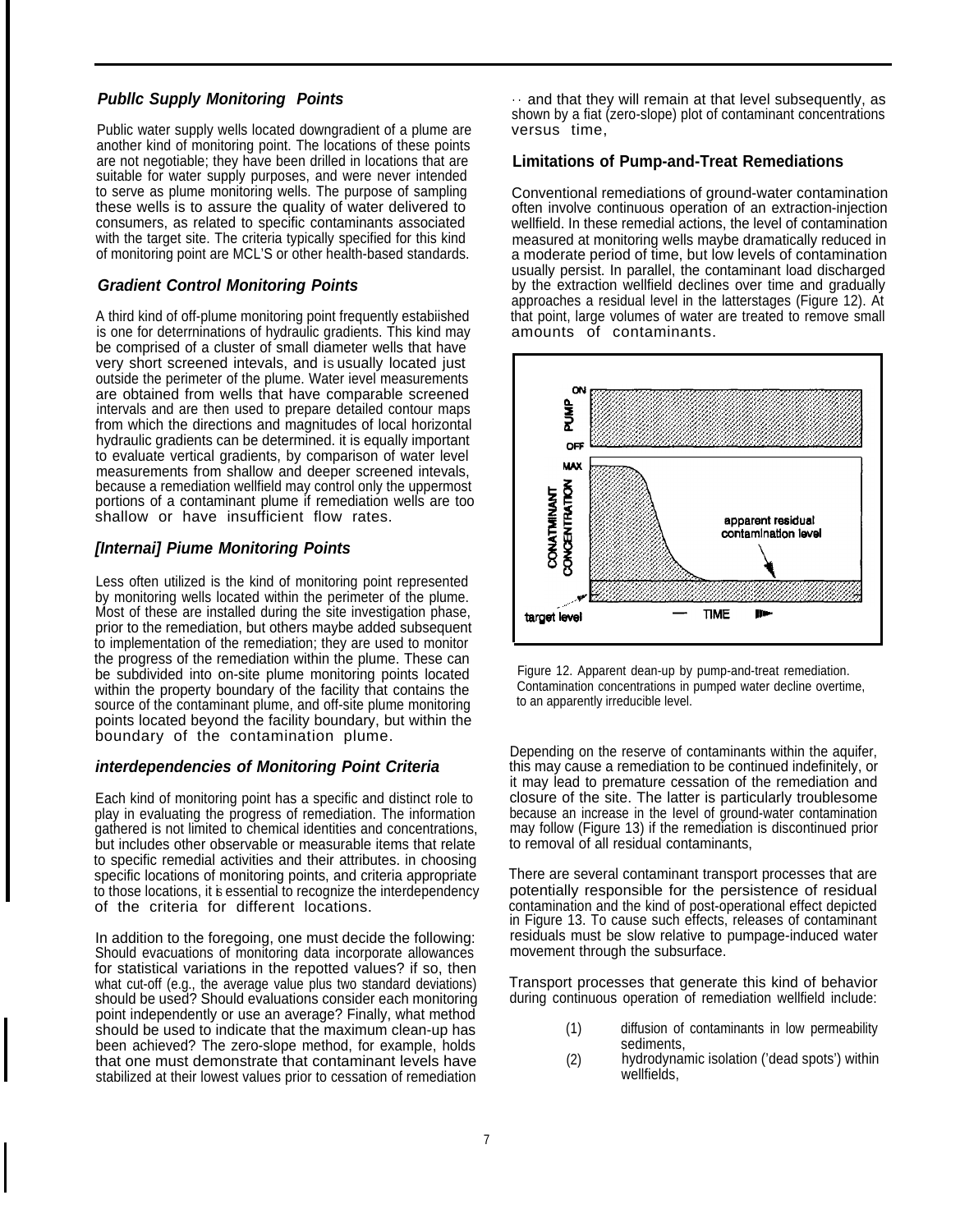- (3) resorption of contaminants from sediment surfaces, and
- (4) Iiquid-liquid partitioning of immiscible contaminants.



Figure 13. Contaminant increases after remediation stops. Contaminant levels may rebound when pump-and-treat operations cease, because of contaminant residuals.

## **Advection vs. Diffusion**

Lccalized variations in the rate of ground-waterflow (advection) arise in heterogeneous settings because of interlayering of high-and low-permeabiiity sediments. When operating a remediation wellfield, these advection variations result in rapid cleansing of the higher permeability sediments, which conduct virtually all of the flow (Figure 14). By contrast, contaminants are removed from the lower permeability sediments very slowly, by diffusion. The specific rate at which this diffusive release occurs is dependent on the difference in contaminant concentrations within and external to the low permeability sediments.

When the higher permeability sediments are cleaned up, the chemical force drawing contaminants from the lower permeability sediments is at its greatest. This force is exhausted only when the chemical concentrations are nearly equal everywhere.

Low permeability sediments have orders-of-magnitude greater surface area per volume of material than high permeability sediments. Much greater amounts of contaminants may thus accumulate in a given volume of low permeability sediments, as compared with contaminant accumulations in a like voiume of high permeability sediments. The thicker the low permeabillty stratum, the more contaminant reserves it can hold, and the more diffusion controls contaminant movement overall. Thus the majority of contaminant reserves in heterogeneous settings may be available only under just such diffusion-controlled conditions.



Figure 14. Permeability variations Iimit remediations. High permeability sediments conduct moat of the flow; low permeability sediments act as leaky contaminant reservoirs.

The situation is similar, though reversed, for in-situ remediations that require the injection and deliveryof nutrients or reactants to the zone of intended action: access to contaminants in low permeability sediments is restricted to that provided by diffusion.

## **Hydrodynamic lsolation**

The operation of any wellfield in an aquifer containing moving fluid results in the formation of stagnation zones downgradient of extraction wells and upgradient of injection wells. The stagnation zones are hydrodynamically isolated from the remainder of the aquifer, so mass transport into or out of the isolated water may occuroniy by diffusion. If remedial action wells are located within the bounds of a contaminant plume, such as for the removal of contaminant hot-spots, the portion of the plume lying within their associated stagnation zone(s) will not be effectively remediated. The flowline pattern must be altered radically, by major changes in the locations of pumping wells, or by altering the balance of flowrates among the existing wells, or both, if the original stagnation zone(s) are to be remediated.

Another form of hydrodynamic isolation is the physical creation of enlarged zones of residual hydrocarbon (Figure 11). This occurs when deep wells are used to create cones of drawdown into which underground storage tank and pipeline leaks of gasoline can flow, so that skimmer pumps can remove the accumulated product. When the deep water pump is turned off, the watertable will rise to its pre-pumping position. This will allow the aquifer waters that then fill the cone of depression, and any subsequent ground-waterflow through the former cone of depression, to become highly contaminated with BTEX compounds (benzene, toluene, the ethyl benzenes, and the xylenes) as a result of contact with the gasoline remaining there on the aquifer solids. Gasoline in residual saturation may occupy as much as 40 percent of the pore space of the sediments.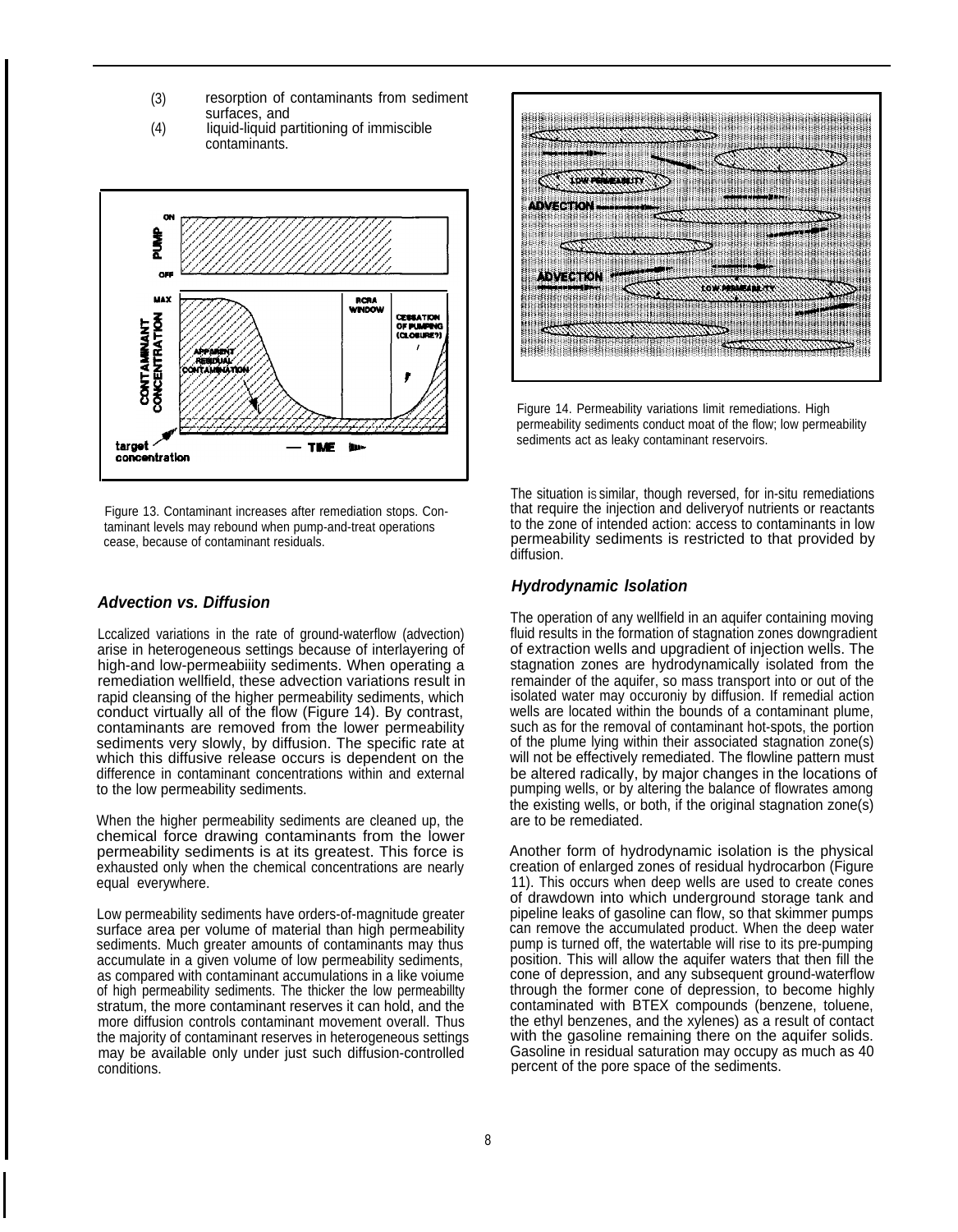## **Sorption Influences**

The number of pore volumes of contaminated water to be removed during a remediation depends on the sorptive tendencies of the contaminant. The number of pore volumes to be removed also depends on whether ground-waterflow velocities during remediation are too rapid to allow contaminant levels to build up to equilibrium concentrations locally (Figure 15). If insufficient contact time is allowed, the affected water is advected away from sorbed contaminant residuals prior to achieving a state of chemical equilibrium and is replaced by fresh water from upgradient.



Figure 15. Sorption limitation of pump-and-treat remediations. Increased flow velocities caused by pumpage may not allow for sufficient time to reach chemical equilibrium locally.

Hence, continuous operation of pump-and-treat remediations may result in steady releases of contaminants at substantially less than their chemical equilibrium levels. With less contamination being removed per volume of water brought into contact with the affected sediments, it is clear that large volumes of mildly contaminated water are recovered, where small volumes of highly contaminated water would otherwise be recovered.

Unfortunately, this is all too likely to occur with conventional pump-and-treat remediations and with those in-situ remediations that depend upon injection wells for delivery of nutrients and reactants. This is because ground-waterflow velocities within wellfields may be many times greater than natural (nonpumping) flow velocities. Depending on the sorptive tendencies of the contaminant, the time to reach maximum equilibrium concentrations in the ground water may simply be too great compared with the average residence time in transit through the contaminated sediments.

## **Liquid-Liquid Partitioning**

Subsequent to gravity drainage of free product that has been discharged to the subsurface, immiscible or non-aqueous phase liquids (NAPL's) remain trapped in the pores of subsurface sediments by surface tension to the grains that bound the pores. Liquid-liquid partitioning controls the dissolution of NAPL residuals into ground water.

As with sorbing compounds, flow rates during remediation may be too rapid to allow aqueous saturation Ievel of partitioned NAPL residuals to be reached locally (Figure 16). If insufficient contact time is allowed, the affected water is advected away from the NAPL residuals prior to reaching chemical equilibrium and is replaced by fresh water from upgradient.



Figure 16. Partitioning limits pump-and-treat effectiveness. Less than solubility levels of contaminants maybe released from trapped solvents if pumpage increases flow velocities.

Again, this process generates large volumes of mildly contaminated water where small volumes of highly contaminated water would other wise result, and this means that it will be necessary to pump and treat far more water than would otherwise be the case. The efficiency loss Is generally twofold, because much of the pumped water will contain contaminant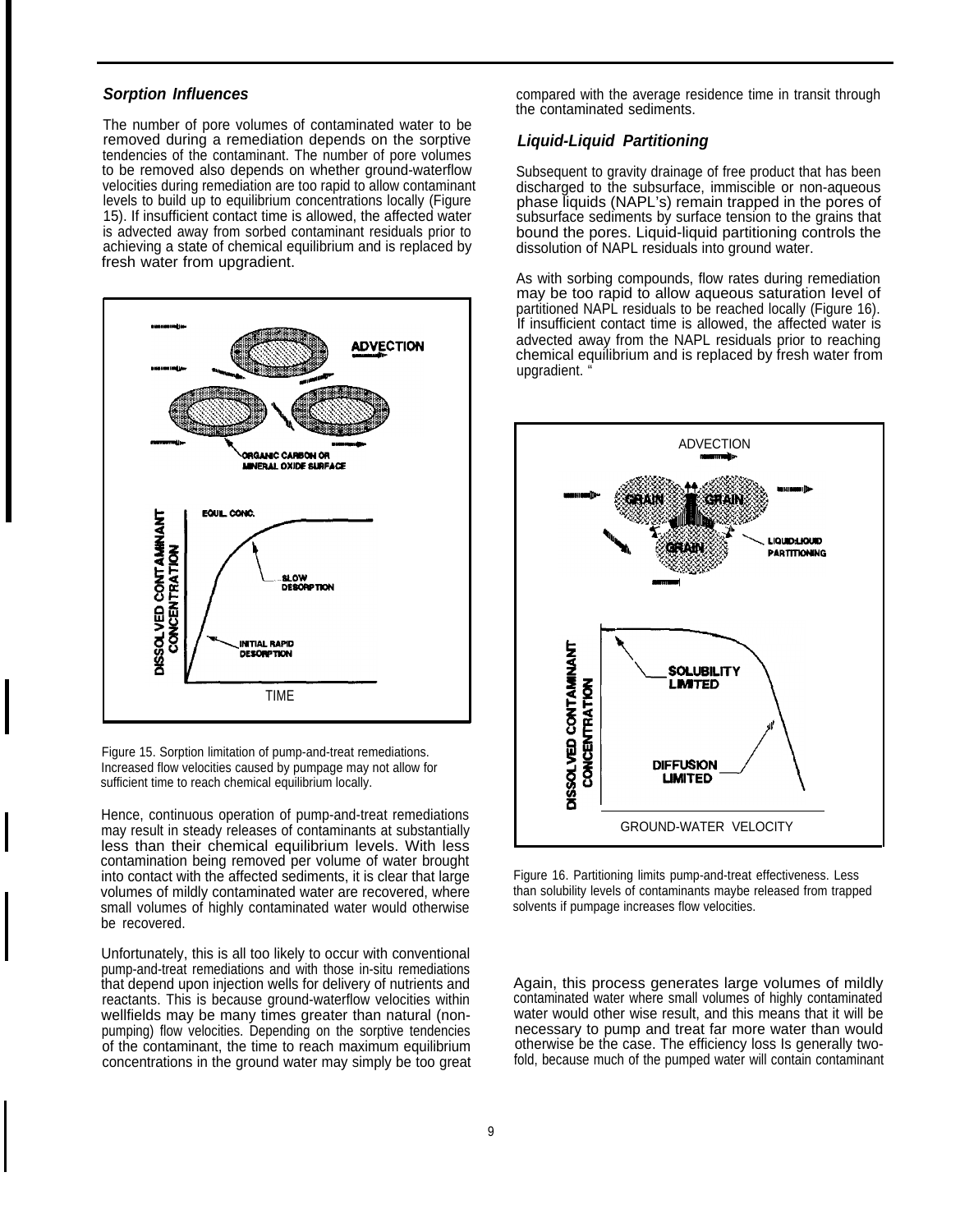concentrations that are below the level at which optimal treatment is obtained.

## **Design and Analysis Complications**

Contaminant concentrations and ground-waterflow velocities can be highly variable throughout the zone of action, which is that portion of an aquifer actively affected by the remediation wellfield. Consequently, monitoring strategies should be focussed on detection of rapid, sporadic changes in contaminant concentrations and flow velocities at any specific point in the zone of action. In practice, this means that tracking the effectiveness of pump-and-treat remediations by chemical samplings is quite complicated.

Decisions regarding the frequency and density of chemical samplings should take into account the detailed flowpaths generated by the remediation wellfield, including changes in contaminant concentrations that result from variations In the influences of transport processes along those flowpaths. The need to reposition extraction wells occasionally, to remediate portions of the contaminated zone that were previously subject to slow flowlines, means that the chemical samplings may generate results that are not easily understood. It also means that it may be necessary to move the chemical monitoring points during the course of a remediation.

Evaluations of the hydrodynamic performance of remediation wellfields are also data intensive. For example, It is usually required that an inward hydraulic gradient be maintained at the periphery of a contaminant plume undergoing pump-andtreat remediation. This requirement Is imposed to ensure that no portion of the plume is free to migrate away from the zone of action. To assess this performance adequately, the hydraulic gradient should be measured accurately in three dimensions between each pair of adjacent pumping or injection wells. The design of an array of piezometers (small diameter wells with very short screened Intervals, that are used to measure the hydraulic head of selected positions in an aquifer) for this purpose is not as simple as one might first imagine. Many points are needed to define the convoluted water-table surface that develops between adjacent pumping or Injection wells. Not only are there velocity divides in the horizontal dimension near active wells, but in the vertical dimension, too, because the hydraulic Influence of each well extends to only a limited depth in practical terms.

## **Innovations in Pump-and-Treat Remediations**

One of the promising innovations in pump-and-treat remediations is pulsed pumping. Pulsed operation of hydraulic systems is the cycling of extraction or injection wells on and off in active and resting phases (Figure 17). The resting phase of a pulsed-pumping operation can allow sufficient time for contaminants to diffuse out of low permeability zones and into adjacent high permeability zones, until maximum concentrations are achieved In the higher permeability zones. For sorbed contaminants and NAPL residuals, sufficient time can be allowed for equilibrium concentrations to be reached In local ground water. Subsequent to each resting phase, the active phase of the cycle removes the minimum volume of contaminated ground water, at the maximum possible concentrations, for the most efficient treatment. By occasionally cycling only select wells, stagnation zones may be brought into active flowpaths and remediated.



Figure 17. Pulsed pumping removal of residual contaminants. Repetitive removal of pulses of highly contaminated water ensures effective depletion of contaminant residuals.

Pulsed operation of remediation wellfields incurs certain additonal costs and concerns that must be compared with its advantages forsite-specific applications. During the resting phase of pulsed-pumping cycles, peripheral gradient control may be needed to ensure adequate hydrodynamic control of the plume. In an ideal situation, peripheral gradient control would be unnecessary. Such might be the case where there are no active wells, major streams, or other significant hydraulic stresses nearby to influence the contaminant plume while the remedial action wellfield is In the resting phase. The plume would migrate only a few feet during the tens to hundreds of hours that the system was at rest, and that movement would be rapidly recovered by the much higher flow velocities back toward the extraction wells during the active phase.

When significant hydraulic stresses are nearby, however, plume movement during the resting phase may be unacceptable. Irrigation or water-supply pumpage, for example, might cause plume movement on the order of several tens of feet per day. it might then be impossible to recover the lost portion of the plume when the active phase of the pulsed-pumping cycle commences. In such cases, peripheral gradient control during the resting phase would be essential. If adequate storage capacity is available, it may be possible to provide gradient control in the resting phase by injection of treated waters downgradient of the remediation wellfield. Regardless of the mechanics of the compensating actions, their capital and operating expenses must be added to those of the primary remediation wellfield to determine the complete cost.

Pump-and-treat remediations are underway today that Incorporate some of the principles of pulsed pumping. For instance, pumpage from contaminated bedrock aquifers and other low permeability formations results in Intermittent wellfield operations by default; the wells are pumped dry even at low flow rates. In such cases, the wells are operated on demand with the help of fluid-level sensors that trigger the onset and cessation of pumpage. This simultaneously accomplishes the goal of pumping ground water only after it has reached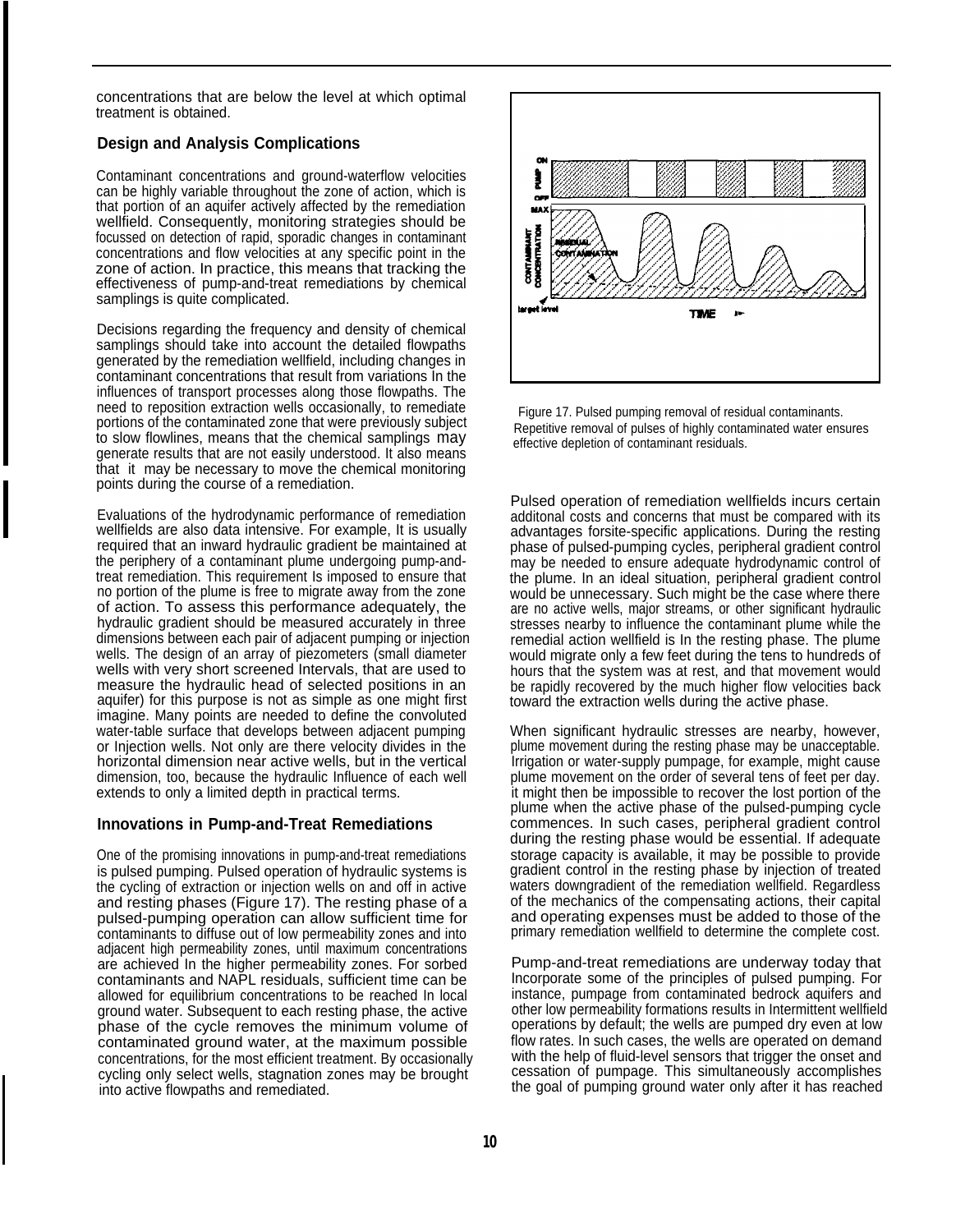chemical equilibrium, since equilibrium occurs on the same time frame as the fluid recharge event in low permeability settings. in settings of moderate to high permeability, the onset and cessation of pumpage could be keyed to contaminant concentration Ievels in the pumped water, independent of flow changes required to maintain proper hydrodynamic control. Peripheral hydrodynamic controls mayor may not be necessary during the resting phase of the cycle.

Other strategies to improve the performance of pump-andtreat remediations include:

- (1) scheduling of wellfield operations to satisfy simultaneously hydrodynamic control and contaminant concentration trends or other performance criteria,
- (2) repositioning of extraction wells to change major transport pathways, and
- (3) integration of wellfield operations with other subsurface technologies, such as barrier walls that limit plume transport and minimize pumping of fresh water, or infiltration ponds that maintain saturated flow conditions for flushing contaminants from previously unsaturated soils and sediments.

Flexible operation of a mediation wellfield, such as occasionally turning off individual pumps, allows for some flushing of stagnant zones. That approach may not baas hydrodynamically efficient as one that involves permanently repositioning or adding pumping wells to new locations at various times during remediation. Repositioned and new wells require access for drilling, however, and that necessarily precludes capping of the site until after completion of the pump-andtreat operations. The third approach cited above, combining pump-and-treat with subsurface barrier walls, trenching, or in-situ techniques, ail of which may occur at any time during remediation, may also require postponement of capping until completion of the remediation.

The foregoing discussion may raise latent fears of lack of control of the contaminant source, something almost always mitigated by isolation of the contaminated soils and subsoils that remain long after manmade containers have been removed from the typical site. Fortunately, vacuum extraction of contaminated air/vapor from soils and subsoils has recently emerged as a potentially effective means of removing volatile organic compounds (VOC'S). Steam flooding has shown promise for removal of the more retarded organics, and insitu chemical fixation techniques are being tested for the isolation of metals wastes.

Vacuum extraction techniques are capable of removing several pounds of VOC'S per day, whereas air stripping of VOC'S from comparable volumes of contaminated ground water typically results in the removal of only a few grams of VOC'S per day because VOC'S are so poor insoluble in water. Similarly, steam flooding is an economically attractive means of concentrating contaminant residuals, as a front leading the injected body of steam. Steam flooding or chemical fixation have potential for control of fluid and contaminant movement in the unsaturated zone and should thus be considered a potentially significant addition to the list of source control options. in addition, soils engineering and landscape

maintenance techniques can minimize infiltration of rainwater in the absence of a multilayer RCRA-style cap.

In terms of evacuation of the performance of a remediation, the presence of a multliayer RCRA-styled cap could pose major limitations. The periodic removal of core samples of subsurface solids from the body of the plume and the source zone, with subsequent extraction of the chemical residues on the solids, is the only direct means of evacuating the true magnitude of the residuals and their depletion rate. Since this must be done periodically, capping would conflict unless Postponed until closure of the site. Ifcappingcan be postponed or foregone, great flexibility for management of pump-andtreat remediations (e.g., concurrent operation of a soil vapor extraction wellfield, and sampling of subsoils) can be used to improve effectiveness.

## **Modeling as a Performance Evaluation Technique**

Subsurface contaminant transport models incorporate a number of theoretical assumptions about the natural processes governing the transport and fate of contaminants, in order for solutions to be made tractable, simplifications are made in applications of theory to practical problems. A common simplification for wellfield simulations is to assume that air flow is horizontal, so that a two-dimensional model can be applied, rather than a three-dimensional model, which is much more difficult to create and more expensive to use. Two-dimensional model representations are obviously not faithful to the true complexities of real world pump-and-treat remediations since most of these are in settings where three-dimensional flow is the rule. Moreover, most pump-and-treat remediations use partially penetrating wells, which effect significant vertical flow components, whereas the two-dimensional models assume that the remediation wells are screened throughout the entire saturated thickness of the aquifer, and therefore do not cause upconing of deeper waters.

Besides the errors that stem from simplifying assumptions, applications of mathematical models to the evacuation of pump-and-treat remediations are also subject to considerable error where the study site has not been adequately characterized. It is essential to have appropriate field determinations of natural process parameters and variables (Figure 18), because these determine the validity and usefulness of each modeling attempt. Errors arising from inadequate data are not addressed properly by mathematical tests such as sensitivity analyses or by the application of stochastic techniques for estimating uncertainty, contrary to popular beliefs, because such tests and stochastic simulations assume that the underlying conceptual basis of the model is correct. One cannot properly change the conceptual basis (e.g., from an isolated aquifer to one that has strong interaction with a stream or another underlying aquifer) without data to justify the change. The high degree of hydrogeological, chemical, and microbiological complexity typically present in field situations requires sitespecific characterization of various natural processes by detailed field and laboratory investigations.

Hence, both the mathematics that describe models and the parameter inputs to those models should be subjected to rigorous quality control procedures. Otherwise, results from field applications of models are likely to be quatitatively, as well as quantitatively, incorrect, if done properly, however,

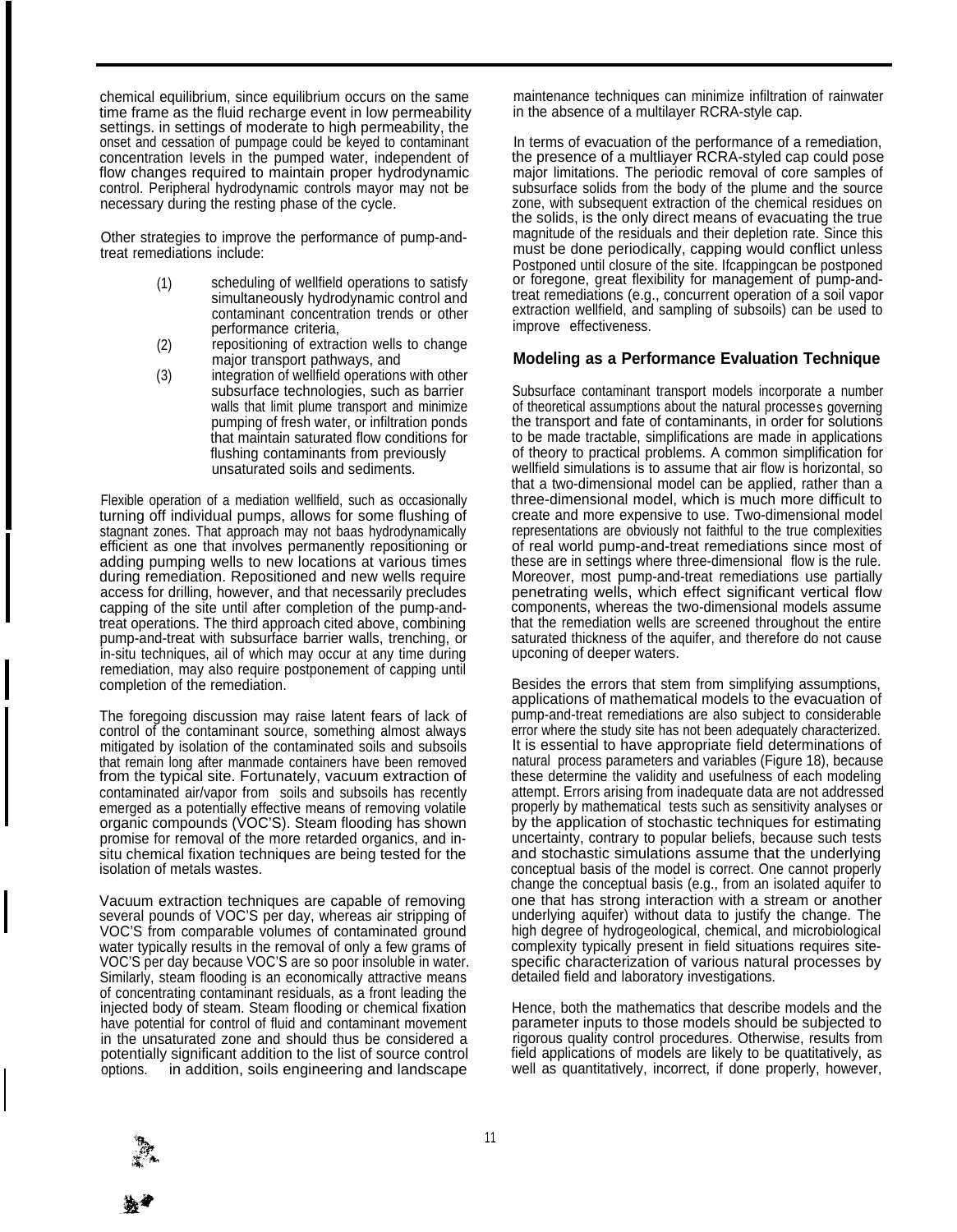

Figure 18. Grid of points for a contaminant transport modal. Known values of water level and other inputs are used to predict concentration changes at each grid intersection (node).

mathematical modeling may be used to organize vast amounts of disparate data into a sensible framework that will provide realistic appraisals of which parts of a contaminant plume are being effectively cleansed, when the remediation will meet target contaminant reductions, and what to expect in terms of irreducible contaminant residuals. Models may also be used to evaluate changes in design or operation, so that the most effective and efficient pump-and-treat remediation can be attained.

## **Other Data Analysis Methods for Performance Evacuations**

Mathematical models are by no means the only methods available for use in evaluating the performance of pump-andtreat remediations. Two other major fields of analysis are statistical methods and graphical methods. The potential power of statistical methods has been tapped infrequently in ground-water contamination investigations, aside from their use in quality assurance protocols. The uses are many, however, as shown in Table 1. While data interpretation and presentation methods vary widely, many site documents lack statistical evaluations; some also present inappropriate simplifications of datasets, such as grouping or averaging broad categories of data, without regard to the statistical validities of those simplifications.

Graphical methods of data presentation and analysis have been used heavily in both ground-waterflow problems (e.g., flowline plots and flownets) and water chemistry problems (e.g., Stiff kite diagrams). Figure I, for example, is a flowline plot for a single well. From analysis of such plots, it is possible to estimate the number of pore volumes that will be removed over a set period of time of constant pumpage, at different locations in the contaminant plume. Figure 9 is a chemical phase diagram for iron, which may be used to relate pH and redox measurements to the most stable species of iron.

Figure 19 presents one means of producing readily recognizable patterns of the major ion composition of a water sample, so that it maybe differentiated from other water types. At sites

#### Analysis of Variance (ANOVA) Teohniques

ANOVA techniques maybe used to segregate errors due to chemical analyses from those errors that are due to sampling procedures and from the intrinsic variability of the contaminant concentrations at each sampling point.

#### Oorrelation Coefflcients

Correlation coefficients can be used to provide justification for lumping various chemicals together (e.g., total VOC'S), or for using a single chemical as a class representative, or to Iink sources by similar chemical behavior.

#### Regression Equatlons

Regression equations may be used to predict contaminant loads based on historical records and supplemental data, and may be used to test cause-and-effect hypotheses about sources and contaminant release rates.

#### Surface Trend Analysis Technique

Surface trend analysis techniques maybe used to identify recurring and intermittent (e.g., seasonal) trends in oontour maps of ground-water Ievels and contaminant distributions, which may be extrapolated to source locations or future plume trajectories.

#### Table 1. Statistical methods useful in performance evaluatlons.

of subsurface contamination, the major ion composition often differs greatly from the natural quality of water in adjacent areas. Water quality specialists have used such plots for decades to differentiate zones of brackish water from zones of potable water, in studies of saltwater intrusion into coastal aquifers, and in studies of the upconing of saline water from shales during pumping of overlying sandstone aquifers.



Figure 19. Pie chart of major ions in aground-water sample. The mini-equivalence values of the major ions are computed and plotted to generate patterns specific to the source.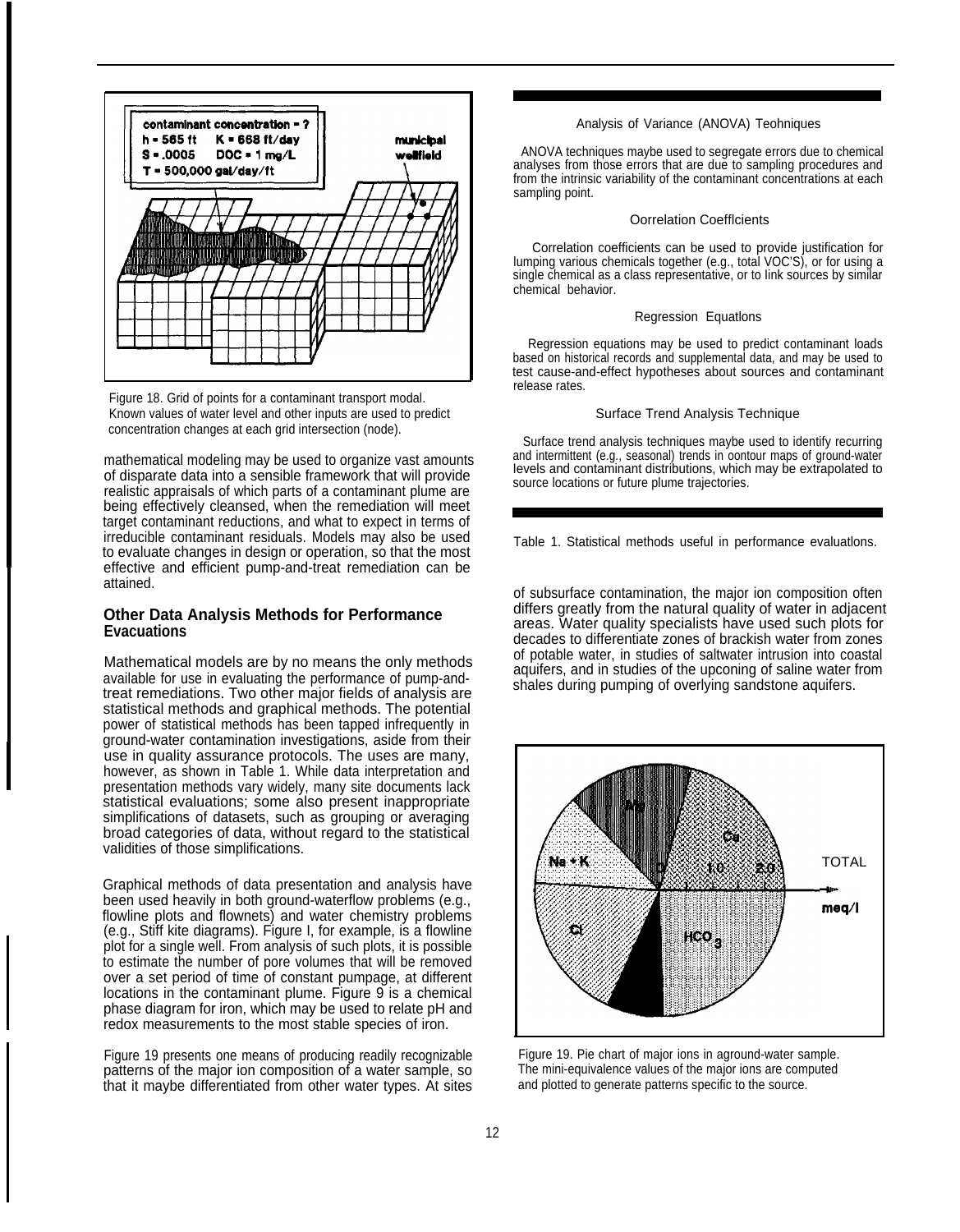Figure 20 illustrates another means of producing readily recognizable patterns of the milli-quivalence values of major cations and anions in aground-water sample. Geochemical prospectors have used this graphical technique as an aid in the identification of waters associated with mineral deposits. These graphical presentation techniques have been adapted recently to the display of organic chemical contaminants. For example, a compound of interest such as trichloroethene (TCE) maybe evaluated interms of its contribution to the total organic chemical contamination load, or against other specific contaminants, so that some differentiation of some contributions to the overlll plume can be obtained.



Figure 20. Stiff diagrams of major ions in two samples. The concentrations of the ions are plotted in the manner shown in (a); the uniqueness of another water type is shown by (b).

## **Perspectives for Site Characterizations**

Concepts pertinent to investigating and predicting the transport and fate of contaminants in the subsurface are evolving. Additional effort devoted to site-specific characterizations of preferential pathways of contaminant transport and the natural processes that affect the transport behavior and ultimate fate of contaminants may significantly improve the timeliness and cost-effectiveness of remedial actions at hazardous waste sites.

## **Characterzation Approaches**

To underscore the latter point, it is useful to examine the principal activities, benefits, and shortcomings of increasingly sophisticated levels of site characterization approaches: conventional (Table 2), state-of-the-art (Table 3), and stateof-the-science (Table 4). The conventional approach to site characterizations is typified by the description given in Table 2.

Each activity of the conventional approach can be accomplished with semi-skilled labor and off-the-shelf technology, with moderate to iow costs. It may not be possible to characterize thoroughly the extent and probable behavior of a subsurface contaminant plume with the conventional approach.

Key management uncertainties regarding the degree of health threat posed by a site, the selection of appropriate remedial action technologies, and the duration and effectiveness of the remediations all should decrease significantly with the implementation of more sophisticated site characterization approaches.

#### **Actions Typically Taken**

- install a few dozen shallow monitoring wells
- Sample ground-water numerous times for 129+ priority pollutants
- Define geology primarily by driller's logs and drill cuttings
- Evaluate local hydrology with water level contour maps of shallow wells
- Possibly obtain soil and core samples for chemical analyses

#### **Benefits**

- Rapid screening of the site problems
- Costs of investigation are moderate to low
- field and laboratory techniques used are standard
- Data analysis/interpretation is straightforward
- Tentative identification of remedial alternatives is possible

#### **Shortcomings**

- True extent of site problems maybe misunderstood
- Selected remadial alternatives may not be appropriate
- Optimization of final remediation design may not be possible
- Clean-up costs remain unpredictable, tend to excessive levels
- Verification of compliance is uncertain and dlfficult

#### **Table 2. Conventional approach to site characterization.**

it will probably cost substantiality more to implement state-ofthe-art and state-of-the-science approaches in site characterizations, but the increased value of the information obtained is likely to generate offsetting cost savings by way of improvements in the technical effectiveness and efficiency of the site clean-up.

Obviously, it is not possible to test these conceptual relationships directly, because one cannot carry site characterization and remediation efforts to fruition along each approach simultaneously. One can infer many of the foregoing discussion points, however, by observing the changes in perceptions, decisions, and work plans that occur when more advanced techniques are brought to bear on a site that has already undergone a conventional Ievel of characterization. The latter situation is a fairly common occurrence, because many first attempts at site characterization turn up additional sources of contamination or hydrogeologic complexities that were not suspected when the initial efforts were budgeted.

## **Hypothetical Example**

It is helpful to examine possible scenarios that might result from the different site investigation approaches just outlined.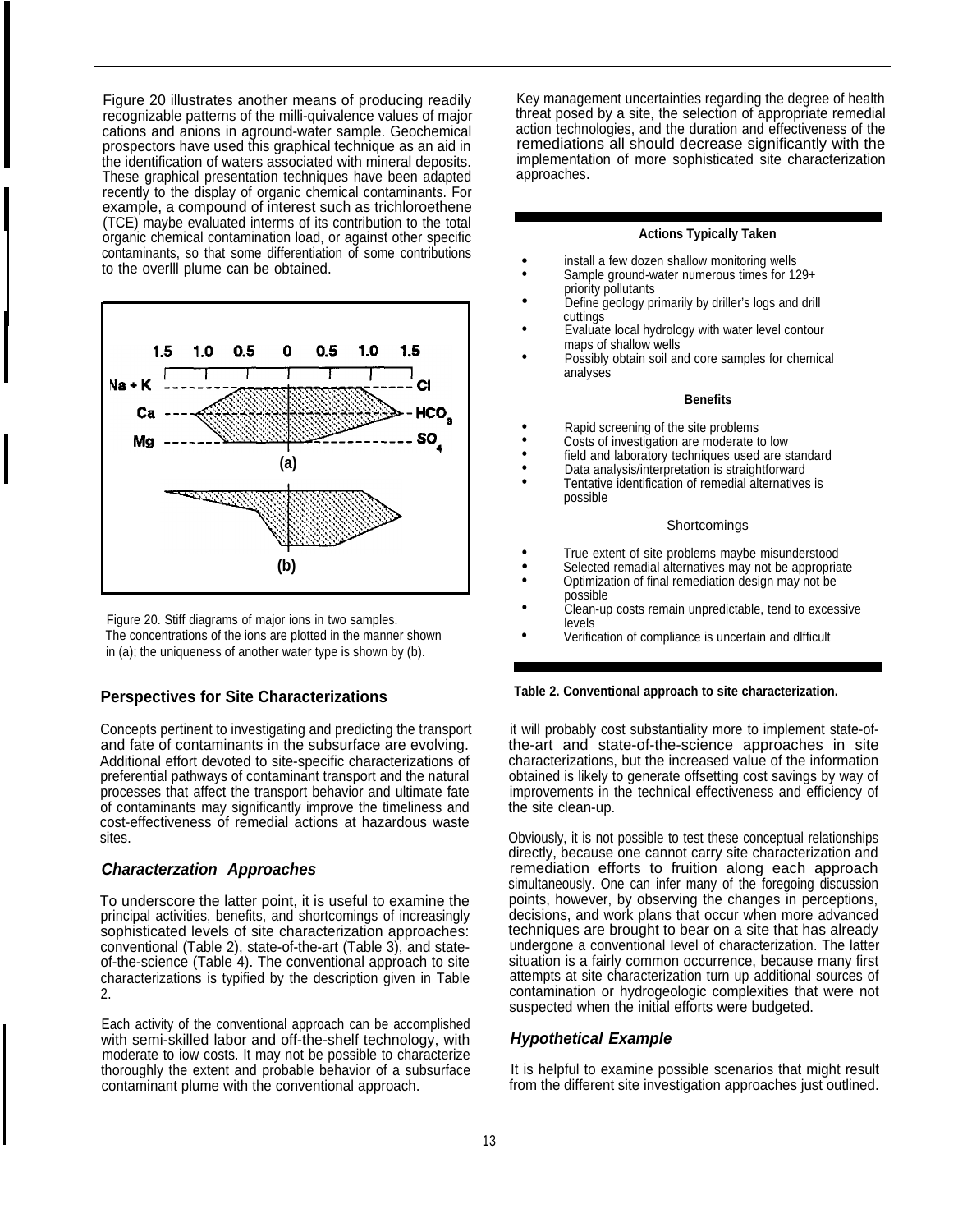#### **Recommended Actions**

- Install depth-specific clusters of monitoring wells
- Initially sample for 129+ priority pollutants, be selective
- ● subsequently Define geology by extensive coring/sediment samplings Evaluate local hydrology with well clusters and
- geohydraulic teats
- Perform limited tests on sediment samples (grain size, day content, etc.)
- Conduct surface geophysical surveys (resistivity, EM, ground-penetrating radar)

#### **Benefits**

- Conceptual understandings of the site problems are more complete
- Prospect are improved for optimization of remedial actions
- Predictability of remediation effectiveness is increased
- Clean-up costs maybe lowered, estimates are more reliable
- Verification of compliance is more soundly based

#### shortcomings

- Characterization costs are higher
- Detailed understandings of site problems are still difficult
- Full optimization of remediation is still not likely
- Field tests may create secondary problems (disposal of pumped waters)
- Demand for specialists is increased, shortage is a key limiting factor

#### **Table 3. State-of-the-art approach to site characaterizatlon.**

Figure 21 depicts a hypothetical ground-water and soil contamination situation located in a mixed residential and light industry section of a town in the Northeast. As illustrated, there are three major plumes: an acids plume (e.g., from electrolytic plating operations), a phenols plume (e.g., from a creosoting operation that used large amounts of pentachlorophenol), and a volatile organics plume (e.g., from solvent storage leaks). in addition, soils onsite are heavily contaminated in one area with spilled pesticides, and in another area with spilled transformer oils that contained PCB'S in high concentrations.

The hydrogeologic setting for the hypothetical site is a productive alluviai aquifer composed of an assortment of sands and gravels that are interfingered with clay and silt remnants of old streambeds and floodplain deposits. The latter have been continually dissected by a central river as the valley matured over geologic time. The deeper portion of the sediments is highly permeable and is the zone most heavily used for municipal and industrial supply wells, whereas the shallow portion of the sediments is only moderately permeable since it contains many clay and silt lenses. The predominant ground-water flow direction in the deeper zone parallels the river (which is also parallei to the axis of the valley), except in locallzed areas around municipal and industrial wellfields. The predominant direction of flow in the shallow zone is



Figure 21. Hyothetical contamination site in an alluvial setting. Ground-water contamination at the site includes a variety of plumes; the setting is complex geologically and hydrologically.

#### **Idealized Approach**

- Assume state-of-the-art as starting point
- Conduct soil vapor surveys for volatile% fuels
- Conduct tracer teak and borehole geophysical surveys (neutron and gamma)
- Conduct karat stream tracing and recharge studies, if appropriate to the setting
- Conduct bedrock fracture orientation and interconnectivity studies, if appropriate
- Determine the percent organic carbon and cation exchange capacity of solids
- Measure redox potential, pH, and dissolved oxygen level of subsurface
- Evaluate sorption-desorption behavior by laboratory column and batch studies
- Assess the potential for biotransformation of specific compounds

#### **Benefits**

- Thorough conceptual understandings of site problems are obtained
- Full optimization of the remediation is possible
- Predictability of the effectiveness of remediation is maximized
- Clean-up cost maybe lowered significantly, estimates are reliable
- Verification of compliance is assured

#### **Shortcoming**

- Characterization costs may be much higher
- Few previous applications of advanced theories and methods have been completed
- field and laboratory techniques are specialized and are not easily mastered
- Avallabiiity of specialized equipment is low
- Need for specialism is greatly increased (it may be the key limitation overall)

**Table 4. state-of-the-science approach to site characterization.**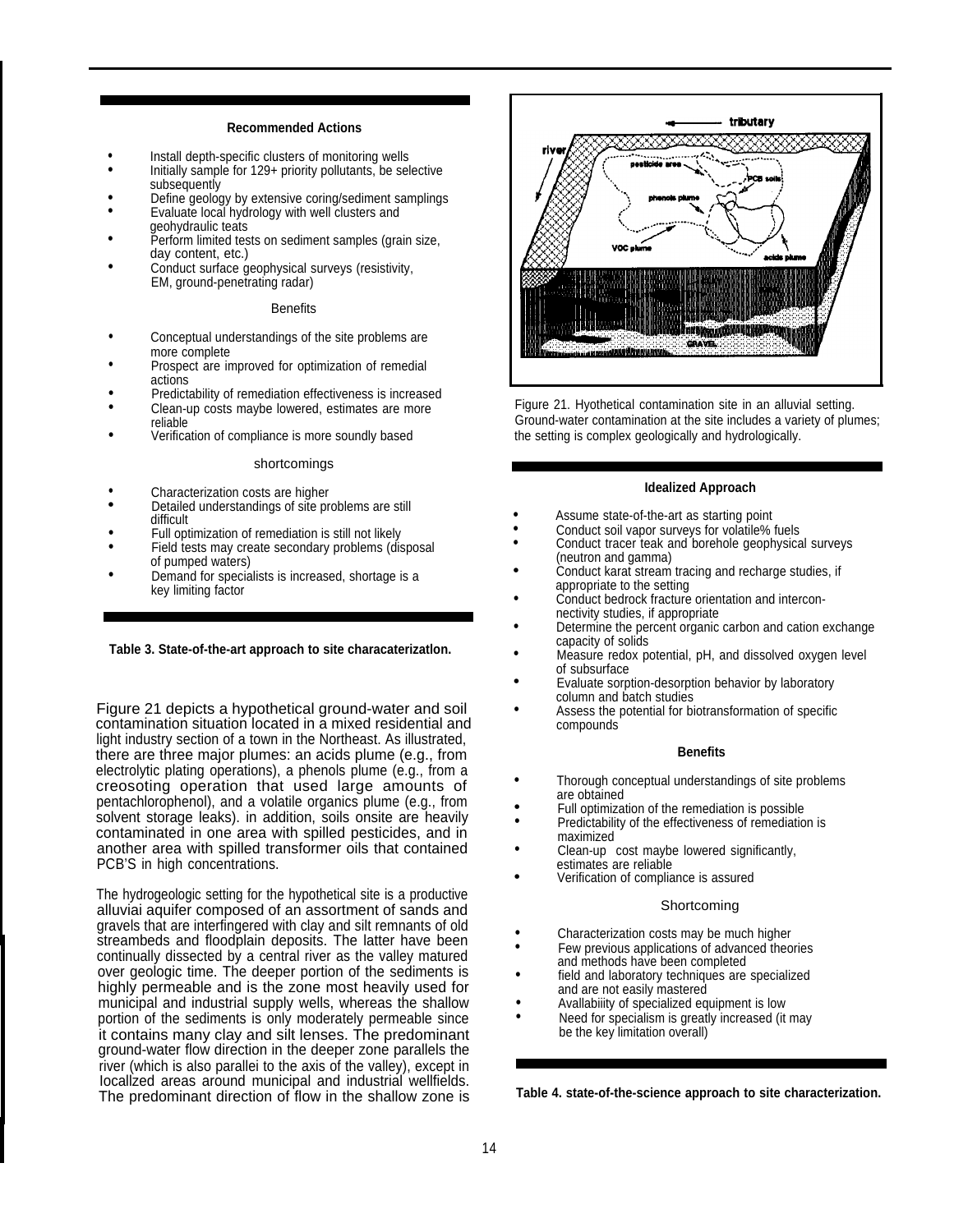seasonally dependent, having the strongest component of flow toward the river during periods of low flow in the river, and being roughly parallel to the river during periods of high flow in the river.

Strong downward components of flow carry water from the shallow zone to the deeper zone throughout municipal and industrial weilfields, as well as along the river during periods of high flow. Slight downward components of flow exist elsewhere due to local recharge by infiltrating rainwaters.

## **Conventional Characterization Scenario**

A conventional site characterization would define the horizontal extent of the most mobile, widespread plume. However, it would provide only a superficial understanding of variations in the composition of the sediments. An average hydraulic conductivity would be obtained from review of previously published geologic reports and would be assumed to represent the entire aquifer for the purpose of estimating flow rates. The kind of clean-up that would Iikely result from a conventional site investigation is illustrated in Figure 22. The volatile organics plume would be the most important to remediate, since it is the most mobile, and an extraction system would be installed. Extracted fluids would be air-stripped of volatiles and then passed through a treatment plant for removal of non-volatile residues, probably by relatively expensive filtration through granular activated carbon.

Extraction wells would be placed along the downgradient boundary of the VOC plume to withdraw contaminated ground water. A couple of injection wells would be placed upgradient and would be used to return a portion of the extracted and treated waters to the aquifer. The remainder of the pumped and treated waters would be discharged to the tributary under an NPDES permit.



Figure 22. Conventional dean-up of the hypothetical site. EW's are extraction wells. IW's are injection wells; all are screened at the same elevation and have identical flowrates.

information obtained from the drilling logs and samples of the monitoring wells wouldbe inadequate to do more than position all of the screened sections of the remediation wells at the same shallowdepth. The remediation wellfield would operate for the amount of time needed to remove a volume of water somewhat greater than that estimated to reside within the bounds of the zone of contamination, allowing for average retardation values (from the scientific literature) for contaminants found at the site. The PCB-laden soils would be excavated and sent to an incinerator or approved waste treatment and disposal facility. The decision makers would have based their approval on the presumption that the plume had been adequately defined, and that if it had not, that the true magnitude of the problem does not differ substantially, except for the possibility of perpetual care.

#### **State-of-the-Art Characterization Scenario**

incorporation of some of the more common state-of-the-ail site investigation techniques, such as pump tests, installation of vertically-separated clusters of monitoring wells (shallow, intermediate, and deep) and river stage monitors, and chemical analysis of sediment and soil samples would Iikely result in the kind of remediation illustrated in Figure 23. Since a detailed understanding of the geology and hydrology would be obtained, optimal selection of well locations, well screen positions and flowrates (the values in the parentheses in Figure 23, in gallons per minute) for the remediation wells could be determined, A special program to recover the acid plume and neutralize itwould be instituted. A special program could also be instituted for the pesticide plume. This approach would probably lower treatment costs overall, despite the need for separate treatment trains for the different plumes, because substantially lesser amounts of ground water would be treated with expensive carbon filtration for removal of nonvolatile contaminants.

The screened intervals of the extraction wells would be placed at deeper positions towards the river, if water quality data from monitoring well clusters show that the plume is migrating beneath shallow accumulations of clays and silts to



Figure 23. Moderate state-of-the-art remediatlon. Clusters of vertically-separated monitoring wails and an aquifer test are used to tailor the remedy to the site hydrogeology.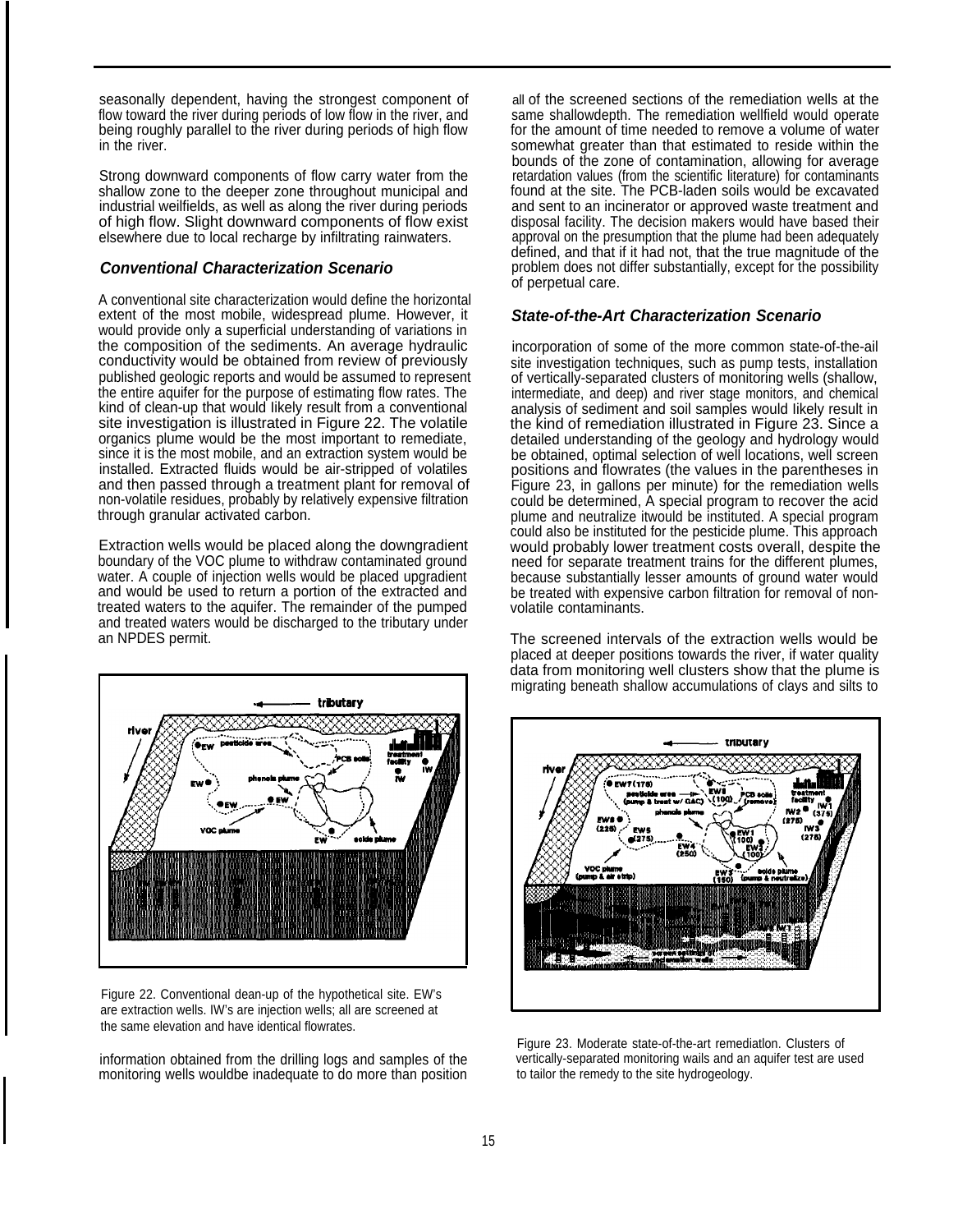the deeper, more permeable sediments. All or most of the extracted and treated ground water could be returned to the aquifer through injection wells. The well screens would need to be positioned (e.g., deeper) to avoid diminishing the effectiveness of nearby extraction wella. As in the conventional remedy, the remediation weilfield would operate for the amount of time needed to remove a volume of water that is determined from average contaminant retardation values and the rate of flushing of groundwater residing in the zone of contamination. The detailed geologic and hydrologic information acquired would result in an expectation of more rapid cleansing of portions of the contaminated zone than others.

One could conclude that this remediation is optimized to the point of providing an effective clean-up, and decision makers would be reasonably justified in giving their approval. One should note, however, that the efficiency (esp., duration) of the remediation maybe less than optimal.

## **Advanced State-of-the-Art Characterization Scenario**

if ail state-of-the-art investigation too ls were used at the site, there would be an opportunity to evaluate the desirability of using a subsurface barrier wall to enhance remediation efforts (Figure 24). The wall would not entomb the plumes, but would limit pumping to contaminated fluids, rather than having the extracted waters diluted with fresh waters, as was true of the two previous approaches. The volume to be pumped could be lowered because the barrier wall will increase the drawdown at each well by hydraulic interference effects, thereby maintaining the same effective hydrodynamic control with less pumping (note the lower flowrates for each well in Figure 24). Treatment costs should be less, also, because the pumped waters should contain higher concentrations of contaminants and treatment efficiencies are often greatest at moderate to high concentrations. soil washing techniques could be used on the pesticide contaminated area minimize future source releases to ground water.



Figure 24. Advanced state-of-the-art remediation. Subsurface barrier walls or other technologies can be integrated with pump and-treat operations.

Both the effectiveness and the efficiency of this remediation might therefore appear to be optimizable, but that is a perception that is based on the presumption that the contaminants will be released readily. Given the potential limitations to pump-and-treat remediations discussed previously, it is doubtful that even this advanced state-of-the-art site investigation precludes further improvement. Much attention could be devoted to the chemical and biological peculiarities, just as has been given to the geologyand the hydrology. For example, detalledevaluation of sorption or other contaminant retardation processes at this site, rather than the use of average retardation values from the literature, should generate additional improvements ineffectiveness and efficiencyof the remediation. Likewise, detailed examination of the potential for biotransformation would be expected to lead to improved effectiveness and efficiency.

## **State-of-the-Science Characterization Scenario**

At the state-of-the-science level of site characterization, tracer tests could be undertaken which would provide good information on the potential for diffusive restrictions in low permeability sediments and on anisotropic biases in the flow regime, Sorption behavior of the VOC'S could be evaluated in part by determining the total organic carbon content of selected subsurface sediments. Similarly, the cation exchange capacities of subsurface sediment sampes could be determined to obtain estimates of release rates and nobilities of toxic metals. The stabilities of various possible forms of elements and compounds could be evaluated with measurements of pH, redox potential, and dissolved oxygen. Contemporary research indicates that the acids plume and the phenols plume might be better addressed with such measurements (e.g., chemical speciation modeling). Finally, if state-of-thescience findings regarding potential biotransformations could be taken advantage of, it might be possible to effect in-situ degradation of the phenols pluma, and remove volatile residues too (Figure 25).



Figure 25. State-of-the-science remediafion. Bioremediation and other emerging technologies could be tested and Implemented with reasonable oertainty of effects.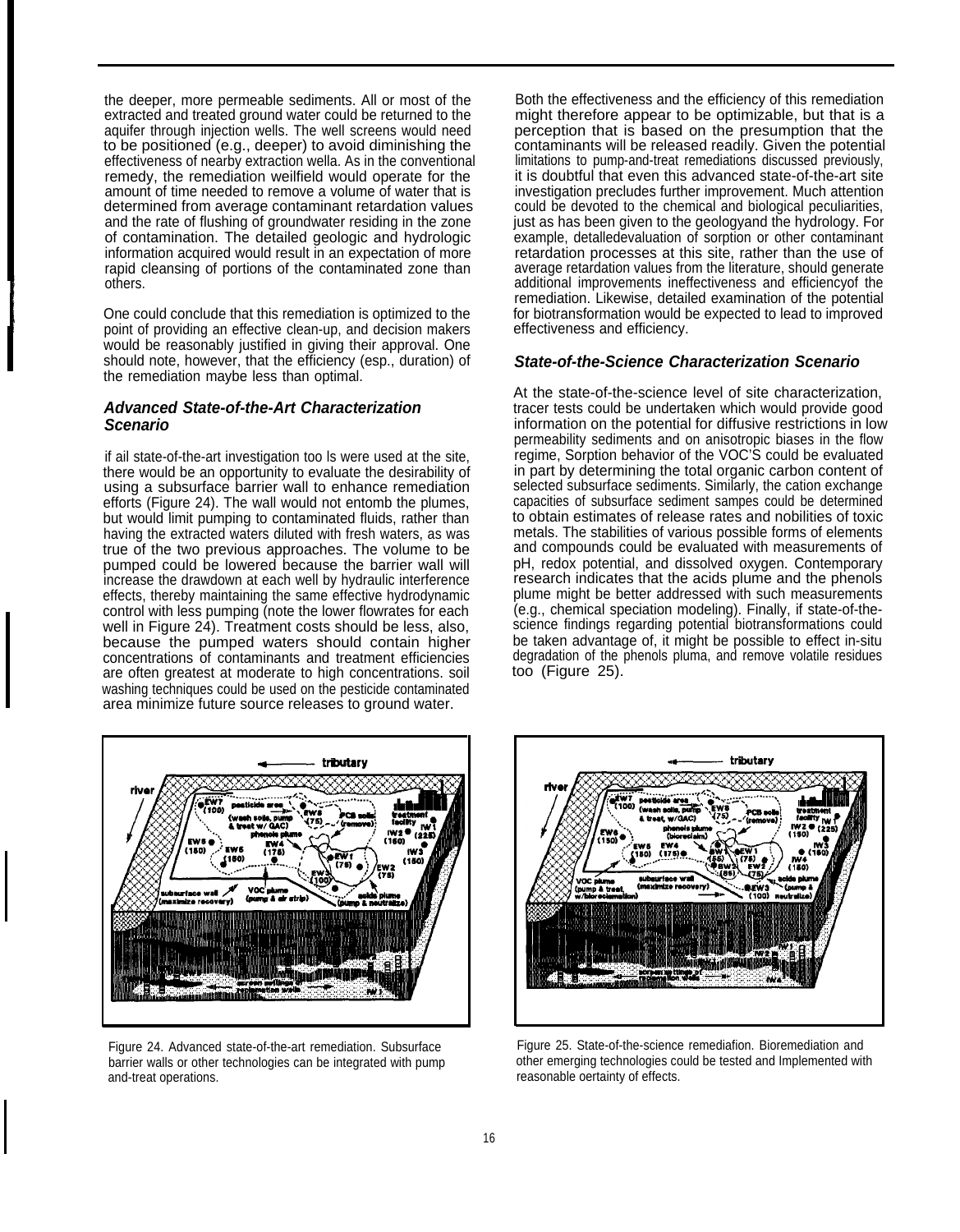## **Additional Considerations**

The foregoing discussion highlights genetic gains In effectiveness and efficiency of remediation that should be expected by better defining ground-water contamination problems and using that information to develop site-specific solutions.

Because the complexities of the subsurface cannot fully be delineated even with "state-of-the-science" data collection techniques and many of these techniques are not fully developed nor widely available at this time, it Is important to proceed with remediation in a phased process so that information gained from initial operation of the system can be incorporated into successive stages of the remedy. Some considerations that may help to guide this process include the following:

- 1. In many cases, it maybe appropriate to initiate a response action to contain the contaminant plume before the remedial investigation is completed. Containment systems (e.g., gradient control) can often be designed and implemented with less information than required for full remediation. In addition to preventing the contamination from migrating beyond existing boundaries, this action can provide valuable Information on aquifer response to pumping.
- 2. Early actions might also be considered as a way of obtaining information pertinent to design of the final remedy. This might consist of installing an extraction system in a highly contaminated area and observing the response of the aquifer and contaminant plume as the system is operated.
- 3. The remedy itself might be Implemented In a staged process to optimize system design. Extraction wells might be installed incrementally and observed for a period of time to determine their range of influence, This will help to identify appropriate locations for additional wells and can assure proper sizing of the treatment systems as the range of contaminant concentrations in extracted ground water is confirmed.
- 4. In many cases, ground water response actions should be initiated even though it is not possible to assess the restoration time frames or ultimate concentrations achievable. After the systems have been operated and monitored over time, it should be possible to better define the final goals of the action.

#### **Selected References**

Abriola, L.M. and G.F. Pinder. 1985. A Multiphase Approach to the Modeling of Porous Media Contamination by Organic Compounds. Water Resources Research 21(1):11-18.

Baehr, A, L., G.E. Hoag, and M.C. Marley. 1989. Removing Volatile Contaminantsf rom the Unsaturated Zone by Inducing Advective Air-Phase Transport. Journal of Contaminant Hydrology 4(1 ):1 -26.

Barker, J. F., G.C. Patrick, and D. Major, 1987. Natural Attenuation of Aromatic Hydrocarbons in a Shallow Sand Aquifer. Ground Water Monitoring Review 7(1):64-71.

Borden, R., M. Lee, J.M. Thomas, P. Bedient, and C.H. Ward. 1989. In Situ Measurement and Numerical Simulation of Oxygen Limited Biotransformation. Ground Water Monitoring Review 9(1):63-91.

Bouchard, D.C., A.L. Wood, M.L. Campbell, P. Nkedi-Kizza, and P.S.C. Rae. 1988. Sorption Nonequllibrium during Solute Transport. Journal of Contaminant Hydrology2(3):209- 223.

Chau, T.S. 1988. Analysis of Sustained Ground-Water Withdrawals by the Combined Simulation-optimization Approach. Ground Water 26(4):454-463.

Cheng, Songlin. 1988. Computer Notes - Trilinear Diagram Revisited: Application, Limitation, and an Electronic spreadsheet Program. Ground Water 26(4):505-510,

Curtis, G. P., P.V. Roberts, and Martin Reinhard. 1986. A Natural Gradient Experiment on Solute Transport in a Sand Aquifer: 4. Sorption of Organic Solutes and its Influence on Mobility. Water Resources Research 22(13):2059-2067.

Enfield, C.G. and G. Bengtsson. 1986. Macromolecular Transport of Hydrophobic Contaminants in Aqueous Environments. Ground Water 26(l) :64-70.

Faust, C.R. 1985. Transport of Immiscible Fluids Within and Below the Unsaturated Zone: A Numerical Model. Water Resources Research 21(4):587-596.

Feenstra, S., J.A. Cherry, E.A. Sudicky, and Z. Haq. 1984. Matrix Diffusion Effects on Contaminant Migration from an Injection Well in Fractured Sandstone. Ground Water22(3):307- 316.

Flathman, P., D. Jerger, and L. Bottomley. 1989. Remediation of Contaminated Ground Water Using Biological Techniques. Ground Water Monitoring Review 9(1 ):105-1 19.

Gelhar, L.W. 1986. Stochastic Subsurface Hydrology from Theory to Applications. Water Resources Research 22(9):135S 145S.

Goltz, M.N. and P.V. Roberts. 1986. Interpreting Organic Solute Transport Data from a Field Experiment using Physical Nonequilibrium Models. Journal of Contaminant Hydrology 1 (1/2):77-94.

Goltz, M.N. and P.V. Roberts. 1988. Simulations of Physical Nonequilibrium Solute Transport Models: Application to a Large-Scale Field Experiment. J. Contaminant Hydrology 3(1):37-64.

Guven, O. and F.J. Molz. 1986. Deterministic and stochastic Analyses of Dispersion in an Unbounded Stratified Porous Medium. Water Resources Research 22(1 1):1565-1574.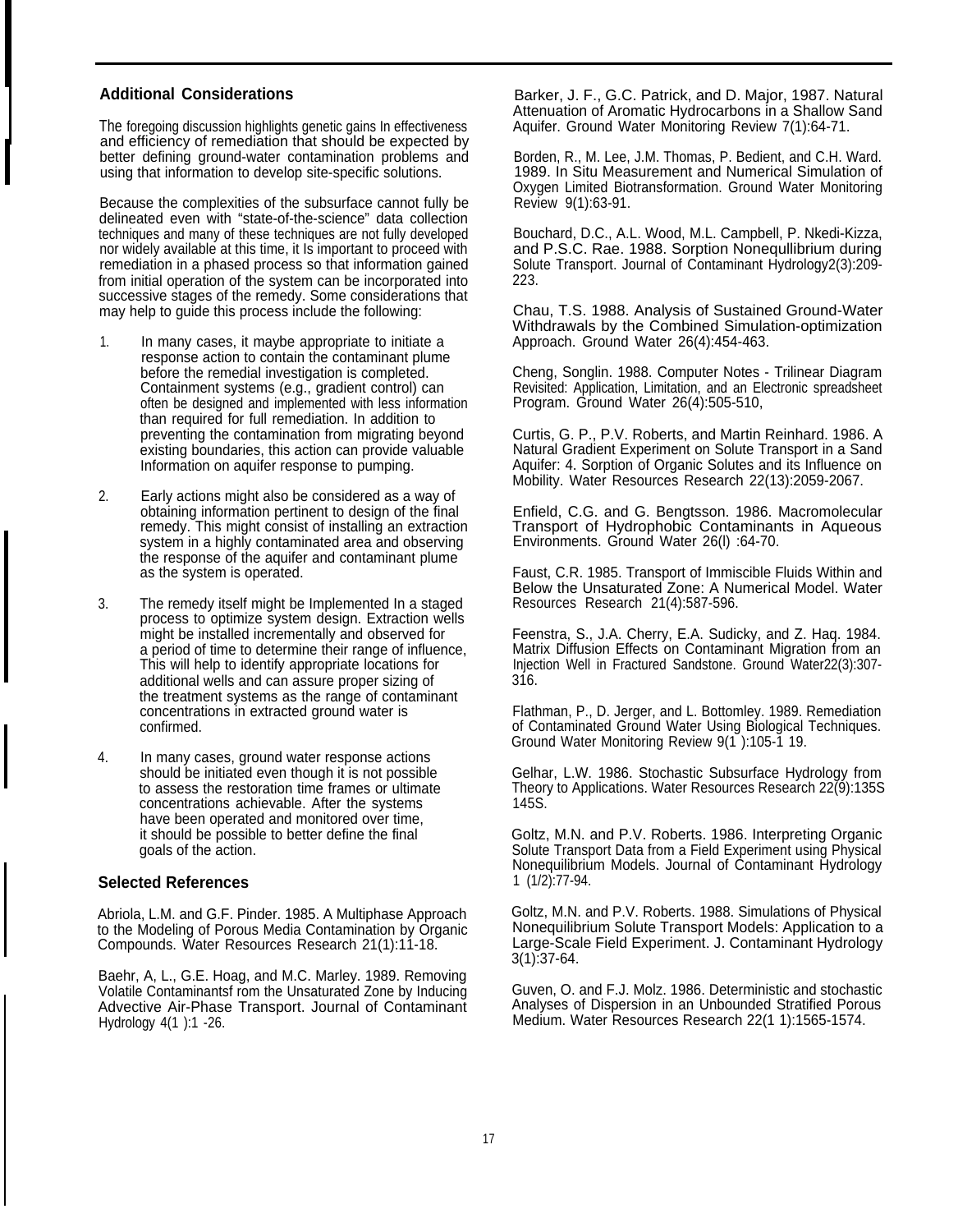Hinchee, R. and H.J. Reisinger. 1987. A Practical Application of Multiphase Transport Theory to Ground Water Contamination Problems. Ground Water Monitoring Review 7(1):84-92.

Hossain, M.A. and M.Y. Corapcioglu. 1988. Modifying the USGS Solute Transport Computer Model to Predict High-Density Hydrocarbon Migration. Ground Water 26(6):717- 723.

Hunt, J. R., N. Sitar, and K.S. Udell. 1988. Nonaqueous Phase Liquid Transport and Cleanup: 1. Analysis of Mechanisms. Water Resources Research 24(8):1 247-1258.

Hunt, J. R., N. Sitar, and K.S. Udell. 1988. Nonaqueous Phase Liquid Transport and Cleanup: 2. Experimental Studies. Water Resources Research 24(8):1 259-1269.

Jensen, B. K., E. Arvln, and A.T. Gundersen. 1988. Biodegradation of Nitrogen- and Oxygen-Containing Aromatic Compounds in Groundwater from an Oil-Contaminated Aquifer. Journal of Contaminant Hydrology 3(1):65-76.

Jorgensen, D.G., T. Gogel, and D.C. Signor. 1982. Determination of Flow in Aquifers Containing Variable-Density Water. Ground Water Monitoring Review 2(2):40-45.

Keely, J.F. 1984. Optimizing Pumping Strategies for Contaminant Studies and Remedial Actions. Ground Water Monitoring Review 4(3):63-74.

Keely, J. F., M.D. Piwonl, and J.T. Wilson. 1986. Evolving Concepts of Subsurface Contaminant Transport. Journal Water Pollution Control Federation. 58(5):349-357.

Keely, J. F.and C. F. Tsang. 1983. Velocity Plots and Capture Zones of Pumping Centers for Ground Water Investigations. Ground Water 22(6):701 -714.

Kipp, K. L., K.G. Stollenwerk, and D.B. Grove. 1986. Groundwater Transport of Strontium 90 in a Glacial Outwash Environment. Water Resources Research 22(4):519-530.

Konikow, L.F. 1986. Predictive Accuracy of a Ground-Water Model - Lessons from a Postaudit. Ground Water24(2):173- 184.

Kueper, B.H. and E.O. Frind. 1988. An Overviewof Immiscible Fingering in Porous Media. Journal of Contaminant Hydrology  $2(2)$ :95-110.

Macalady, D. L., P.G. Tratnyek, and T.J. Grundl. 1986. Abiotic Reduction Reactions of Anthropogenic Organic Chemicals in Anaerobic Systems:A Critical Review. Journal of Contaminant Hydrology 1(1/2):1-28.

Mackay, D. M., W.P. Ball, and M.G. Durant. 1986. Variability of Aquifer Sorption Properties in a Field Experiment on Groundwater Transport of Organic Solutes: Methods and Preliminary Results. Journal of Contaminant Hydrology 1(1/ 2):119-132.

Mackay, D. M., D.L. Freyberg, P.V. Roberts, and J.A. Cherry. 1986, A Natural Gradient Experiment on Solute Transport in a Sand Aquifer 1. Approach and Overview of Plume Movement. Water Resources Research 22(1 3):201 7-2029.

Major, D.W., Cl. Mayfield, and J.F. Barker. 1988. Biotransformation of Benzene by Denitrification In Aquifer Sand. Ground Water 26(l):8-14.

Mercado, Abraham. 1985. The Use of Hydrogeochemical Patterns in Carbonate Sand and Sandstone Aquifers to Identify Intrusion and Flushing of Saline Water. Ground Water 23(5):635-645.

Molz, F.J., O. Guven, J.G. Melville, and J,F. Keely. 1986. Performance and Analysis of Aquifer Tracer Tests with implications for Contaminant Transport Modeling. U.S. EPA Office of Research and Development: EPA/600/2-86-062.

Molz, F.J., O. Guven, J.G. Melville, J.S. Nohrstedt, and J.K. Overholtzer. 1988. Forced-Gradient Tracer Tests and Inferred Hydraulic Conductivity Distributions at the Mobile Field Site. Ground Water 26(5):570-579.

Molz, F.J., M.A. Widdowson, and L.D. Benefield. 1986. Simulation of Microbial Growth Dynamics Coupled to Nutrient and Oxygen Transport in Porous Media. Water Resources Research 22(8):1207-1216.

Novak, S.A, and Y. Eckstein. 1988. Hydrogeochemical Characterization of Brines and Identification of Brine Contamination in Aquifers. Ground Water 26(3):317-324.

Osiensky, J. L., K.A. Peterson, and R.E. Williams. 1988. Solute Transport Simulation of Aquifer Restoration after In Situ Uranium Mining. Ground Water Monitoring Review 8(2):137-144.

Osiensky, J.L., G.V. Winter, and R.E. Williams. 1984. Monitoring and Mathematical Modeling of Contaminated Ground-Water Plumes in Fluvial Environments. Ground Water 22(3):298- 306.

Ophori, D. U., and J. Toth. 1989. Patterns of Ground-Water Chemistry, Ross Creek Basin, Alberta, Canada. Ground Water 27(1):20-26.

Pinder, G.F. and L.M. Abriola. 1986. On the Simulation of Nonaqueous Phase Organic Compounds in the Subsurface. Water Resources Research 22(9):109S-1 19S.

Pollock, D.W. 1988. Semianalytical Computation of Path Lines for Finite Difference Models. Ground Water26(6):743- 750.

Roberts, P.V., M.N. Goltz, and D.M. Mackay. 1986. A Natural Gradient Experiment on Solute Transport In a Sand Aquifer: 3. Retardation Estimates and Mass Balances for Organic Solutes. Water Resources Research 22(13):2047- 2058.

Satlin, R.L. and P.B. Bedient. 1988. Effectiveness of Various Aquifer Restoration Schemes Under Variable Hydrogeologic Conditions. Ground Water 26(4):488-499.

Siegrist, H. and P.L. McCarty. 1987. Column Methodologies for Determining Sorption and Biotransformation Potential for Chlorinated Aliphatic Compounds in Aquifers. Journal of Contaminant Hydrology 2(1 ):31 -50.